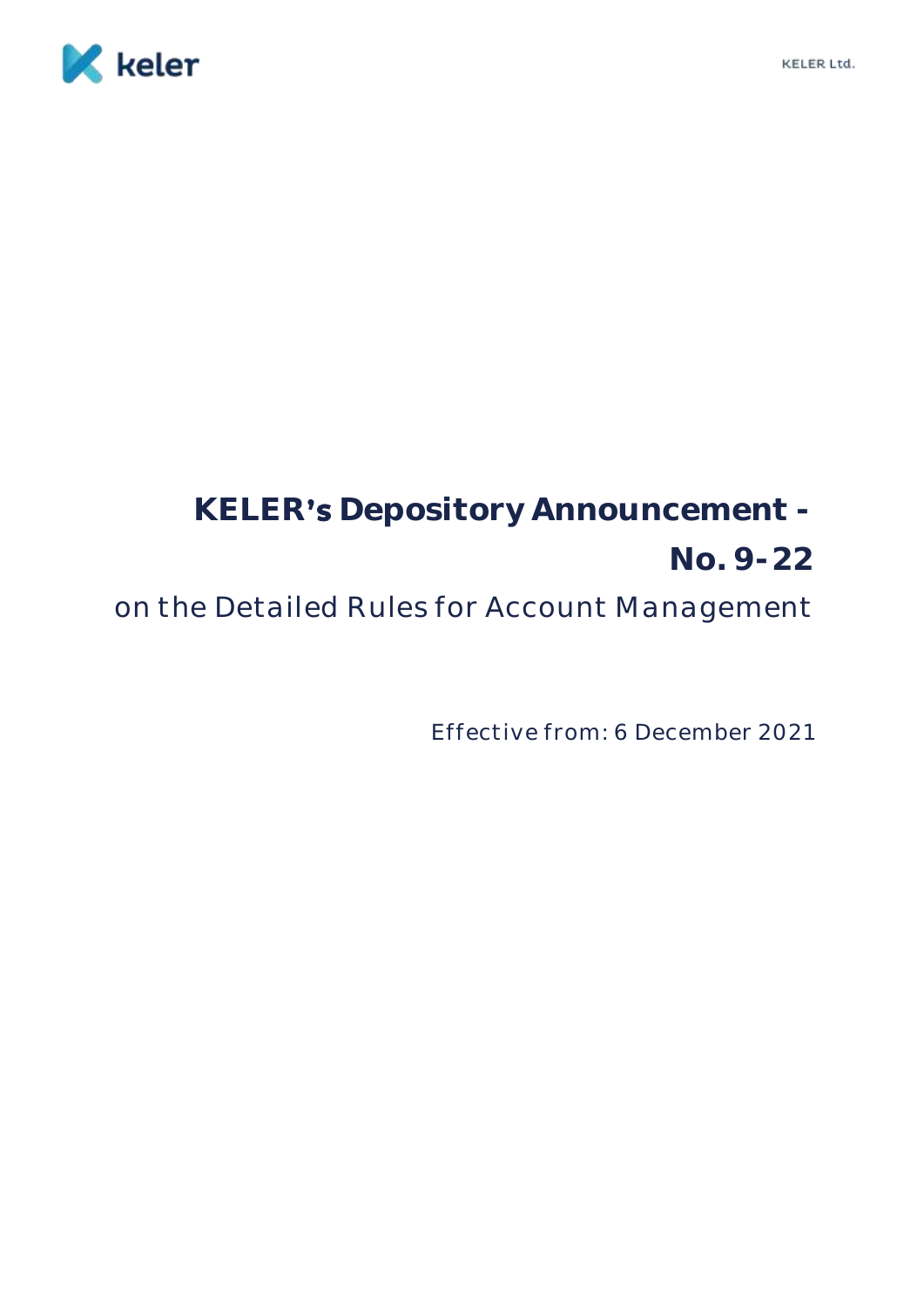

# **Table of Contents**

| 1. |                                                                                          |  |  |
|----|------------------------------------------------------------------------------------------|--|--|
| 2. |                                                                                          |  |  |
| 3. |                                                                                          |  |  |
| 4. |                                                                                          |  |  |
|    |                                                                                          |  |  |
|    | 4.2. Provisions relating to the prevention of money laundering and terrorist financing 5 |  |  |
| 5. |                                                                                          |  |  |
|    |                                                                                          |  |  |
|    |                                                                                          |  |  |
| 6. |                                                                                          |  |  |
|    |                                                                                          |  |  |
|    |                                                                                          |  |  |
| 7. |                                                                                          |  |  |
|    |                                                                                          |  |  |
|    |                                                                                          |  |  |
|    |                                                                                          |  |  |
|    |                                                                                          |  |  |
|    |                                                                                          |  |  |
|    |                                                                                          |  |  |
|    | 7.2.1.                                                                                   |  |  |
|    |                                                                                          |  |  |
| 8. | 12                                                                                       |  |  |
|    |                                                                                          |  |  |
|    |                                                                                          |  |  |
|    |                                                                                          |  |  |
|    |                                                                                          |  |  |
|    |                                                                                          |  |  |
| 9. |                                                                                          |  |  |
|    |                                                                                          |  |  |
|    |                                                                                          |  |  |
|    |                                                                                          |  |  |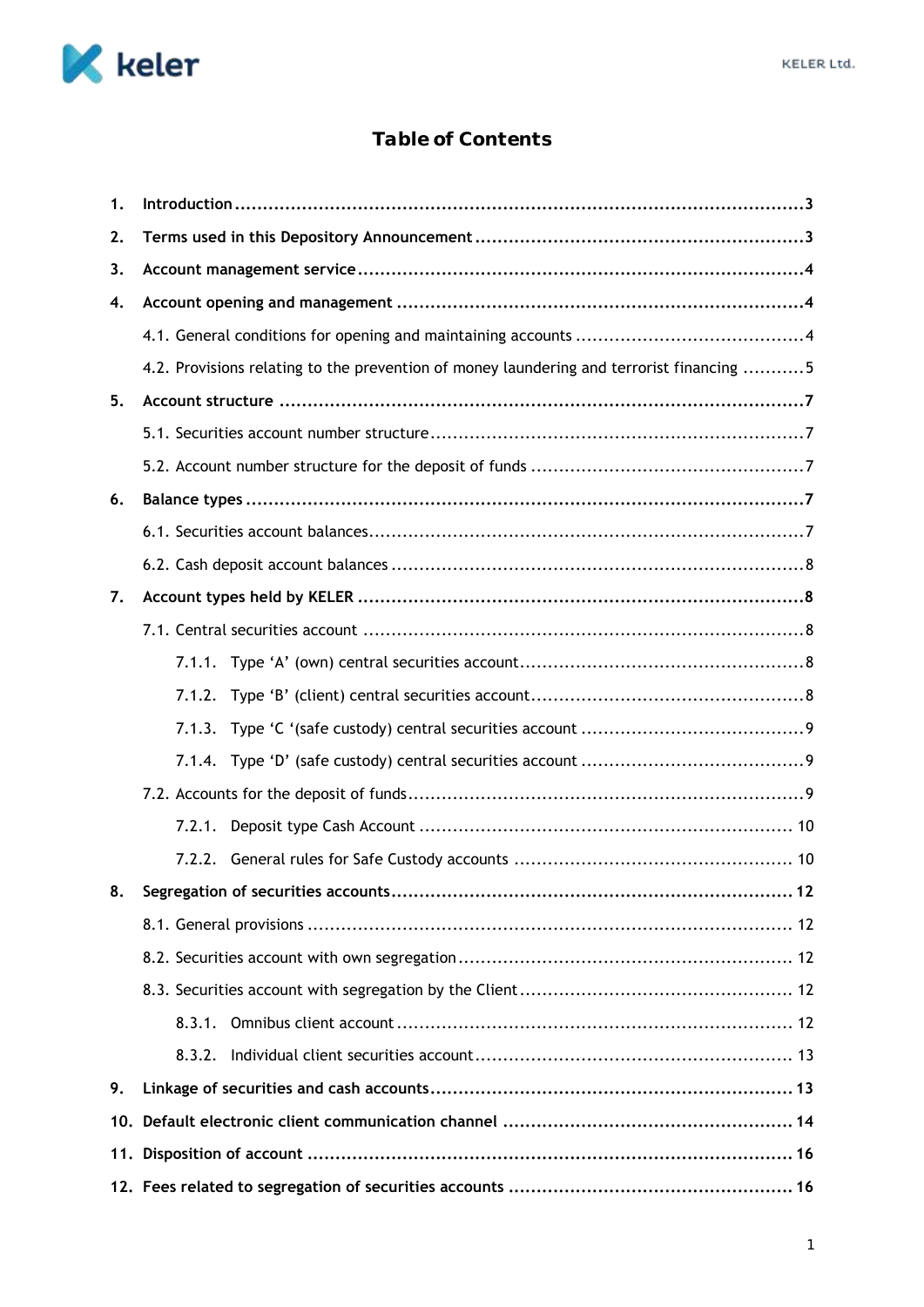

| 17. Other Information on the Central Securities Account, Cash Accounts  17 |  |
|----------------------------------------------------------------------------|--|
|                                                                            |  |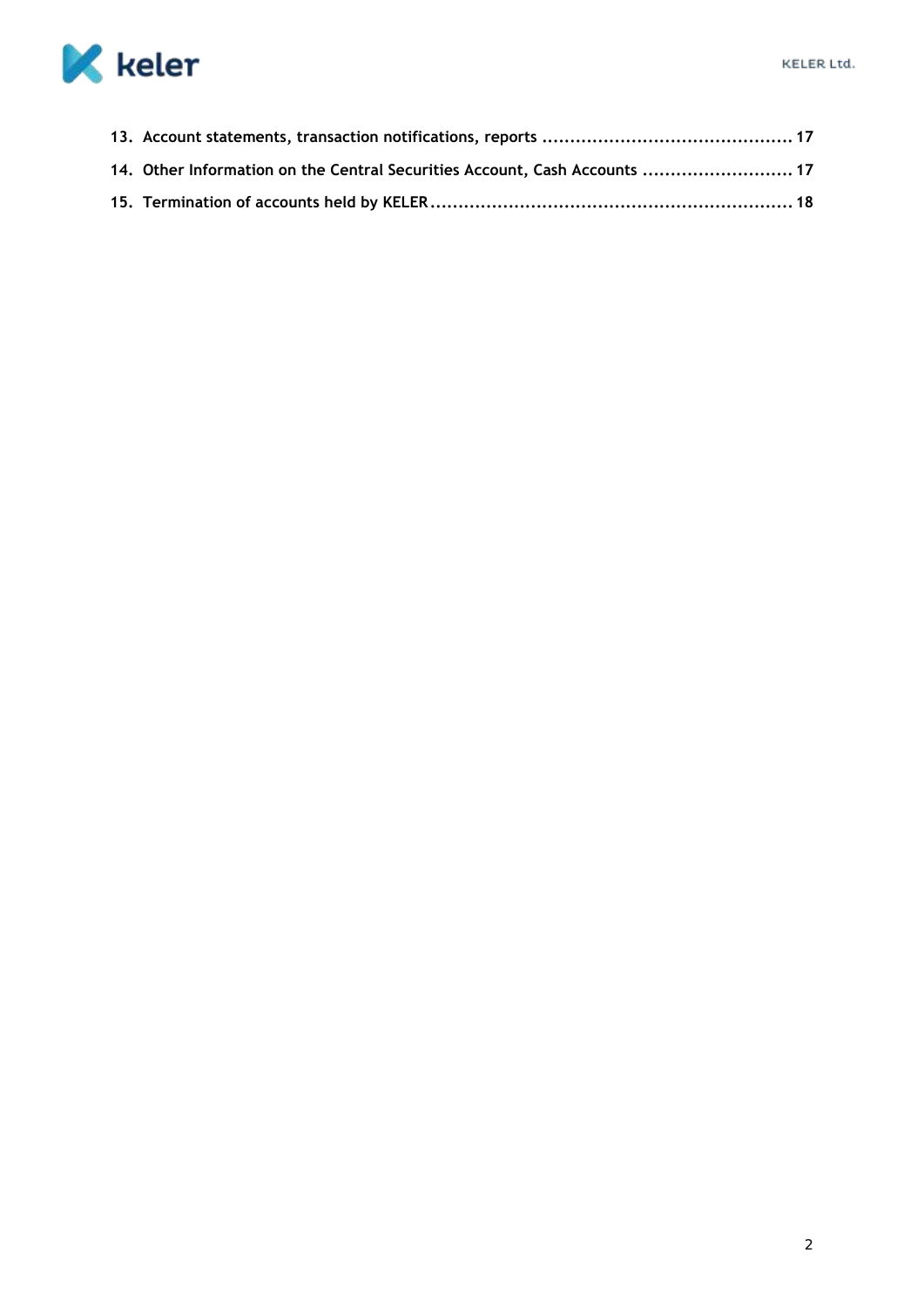

# <span id="page-3-0"></span>**1. Introduction**

This Depository Announcement contains the conditions of opening and managing top tier level securities accounts (central securities accounts), Cash accounts and custody accounts managed by KELER Central Depository Ltd. (hereinafter '**KELER**'), the general rules for account segregation and account management, as well as the detailed rules for portfolio and turnover reports and confirmations of the accounts.

In accordance with the CSDR and the Tpt., KELER maintains top tier level securities accounts i.e., central securities accounts as a core service of the central depository, as well as Cash Accounts for the operation of the securities settlement system and Custody Accounts as an auxiliary banking service.

# <span id="page-3-1"></span>**2. Terms used in this Depository Announcement**

The terms used in this Depository Announcement shall have the same meaning as in the General Business Rules (GBR) and as indicated below.

| Offeror:                                | Offeror within the meaning of Section 5 (1) 2b) of the Tpt.<br>i.e. the person making a public takeover bid for the<br>acquisition of influence in a publicly traded company limited<br>by shares.                                                                                                               |
|-----------------------------------------|------------------------------------------------------------------------------------------------------------------------------------------------------------------------------------------------------------------------------------------------------------------------------------------------------------------|
| Dedicated securities account:           | account (e.g. 1111606060; 1111500000;<br>securities<br>A<br>1111676767, etc.) to be used on a mandatory basis by KELER<br>to provide certain services to the Account Holder.                                                                                                                                     |
| <b>Form Contract:</b>                   | A document containing the provisions laid down by KELER, as<br>a self-regulatory body, in relation to its services, containing<br>a right, obligation or information concerning the Client. The<br>form contracts are available on the KELER website.                                                            |
| Central securities account:             | The collective term for the securities accounts that KELER<br>maintains for the Account Holder in respect of securities that<br>are owned by the Account Holder and by the clients of the<br>Account Holder in printed or and dematerialised form, and<br>for securities that are dematerialised for the Issuer. |
| An account for the deposit of<br>funds: | The collective term used by KELER for the Cash Account and<br>the Custody Account.                                                                                                                                                                                                                               |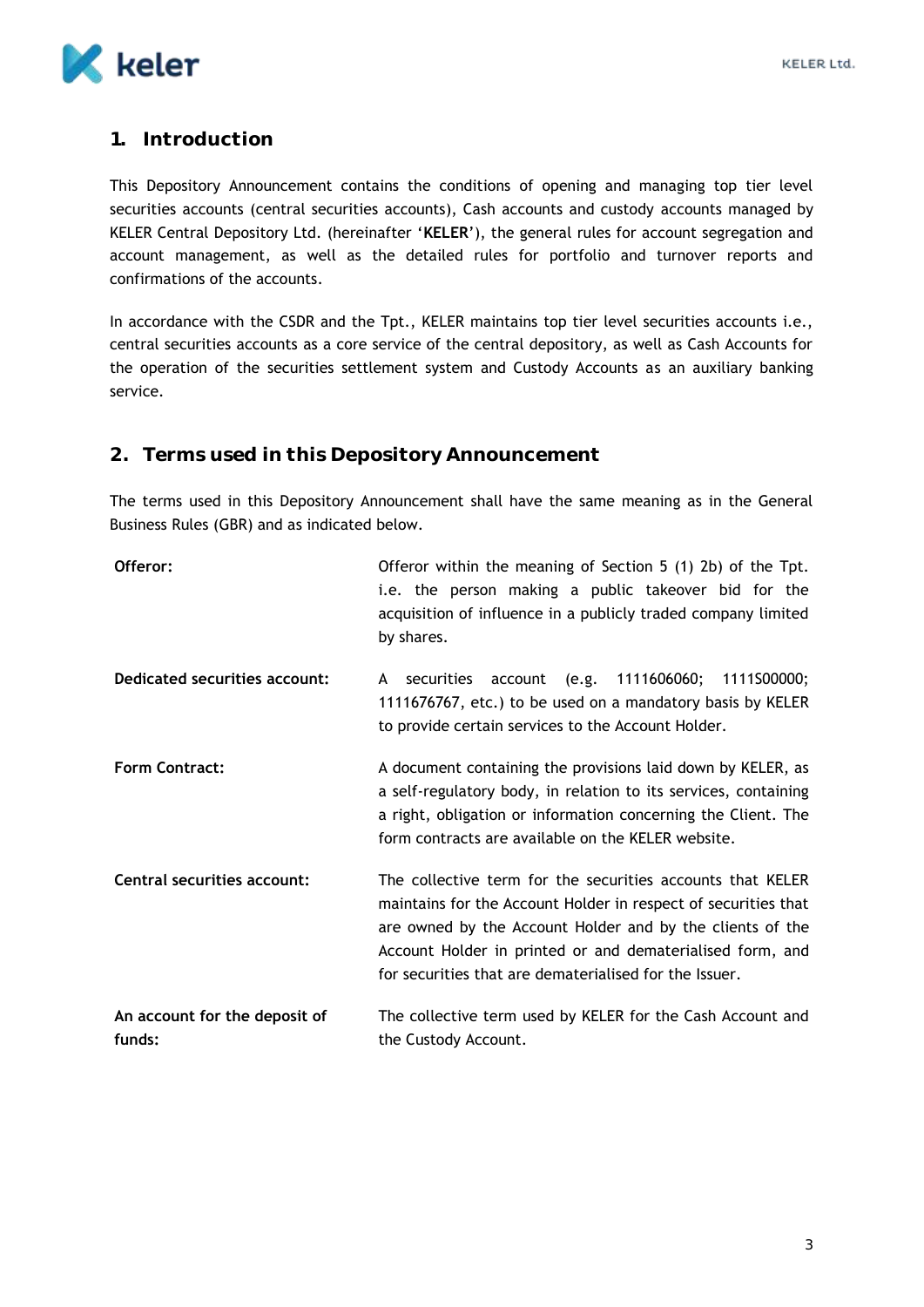

# <span id="page-4-0"></span>**3. Account management service**

KELER provides the Central Account Management Service under its authorisation of KELER pursuant to Section A.2 of the Annex to the CSDR, whereby it opens and maintains top-tier (central) securities accounts. Furthermore, KELER, as a specialised credit institution under Section C(a) of the Annex to the CSDR Annex, is authorised to provide deposit-type Cash Account management services to holders of central securities accounts for settlement purposes and is authorised to provide safe custody services under the Hpt<sup>1</sup>.

Within the scope of the account management services, KELER shall, in addition to the provisions of this Depository Announcement

- define the services it provides, the documents required for the conclusion of the account management contracts and their formal requirements in the GBR,
- act in accordance with the provisions of the Money Laundering Prevention Act (PMA) in force at any given time,
- provides in its Depository Announcement 9-27 on Information on the management of cash accounts (General rules, list of correspondent banks and account numbers) the detailed rules for the handling of orders for cash accounts, the specific rules for crediting and debiting and the effective nostro account numbers and correspondent banks of KELER
- In the Depository Announcement 9-20 it provides detailed rules for the handling of Settlement orders and
- regulates the deadline for acceptance of orders in the Depository Announcement 9-11 on the Deadlines for the Receipt, Execution and Withdrawal of Orders.

# <span id="page-4-1"></span>**4. Account opening and management**

#### <span id="page-4-2"></span>**4.1. General conditions for opening and maintaining accounts**

The documents and declarations provided by the Client wishing to open an account with KELER shall be examined by KELER for formal and contextual compliance with the General Business Rules and, in the case of the Participant, with the Depository Announcement 9-01 on access management. If the conditions for opening an account are fulfilled, KELER will conclude a Form Contract with the Client for account management.

The Form Contract (Central Securities Account Management Contract, Cash Account Management Contract, Safe Custody Account Management Contract) for account management defines the securities and cash accounts specified and they are automatically opened for the Account Holder.

The first four characters of the Central Securities Accounts to be opened for the Account Holder (in the previous terminology, the Master Account number) identify the owner of the securities account.

-

<sup>1</sup> Act CCXXXVII of 2013 on Credit Institutions and Financial Enterprises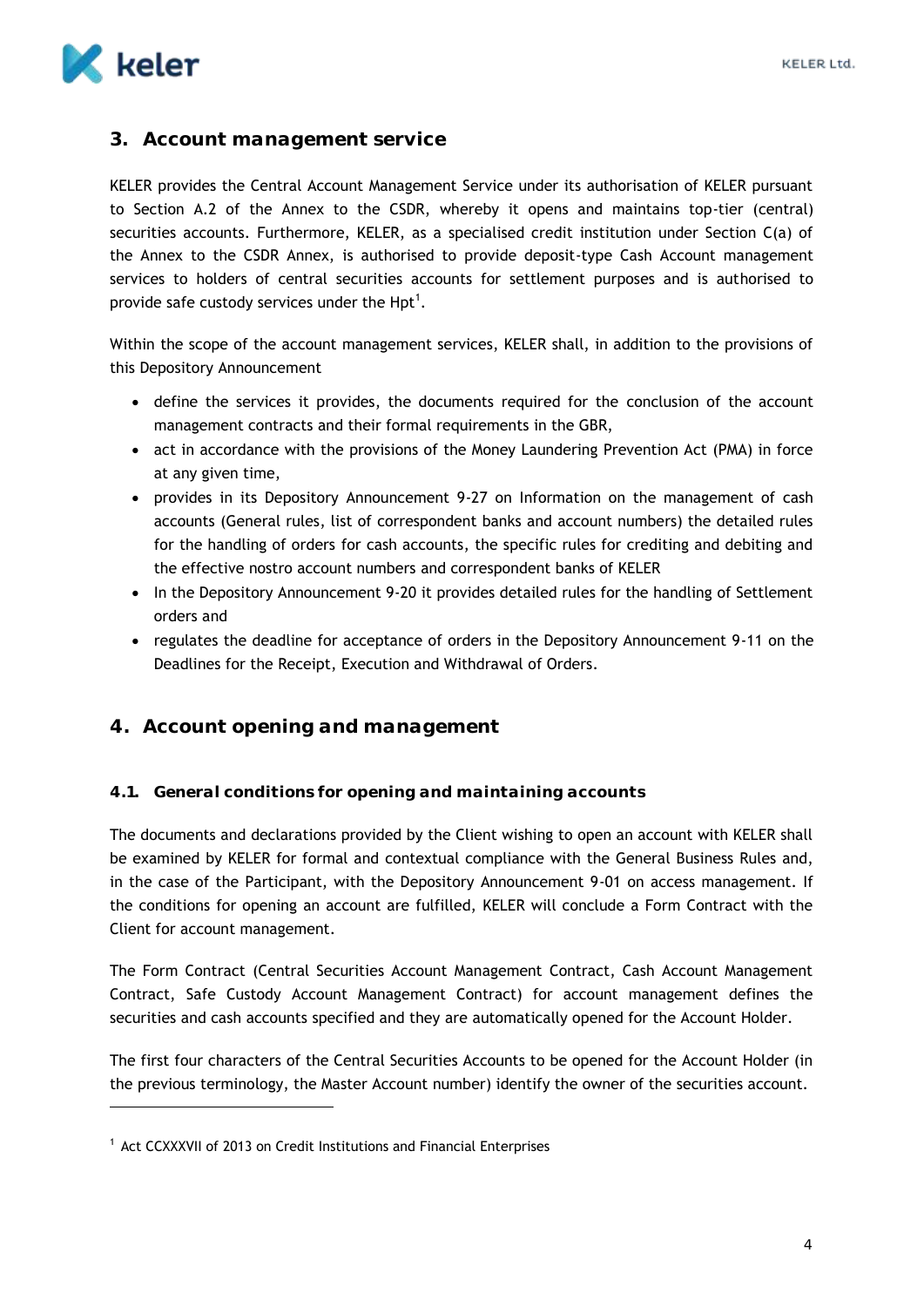

In the framework of this service, KELER maintains a central securities account for the deposit of securities owned by clients who are not Participants under the Tvt<sup>2</sup>. or Issuers under the Tpt<sup>3</sup>. (hereinafter 'Account Holder not being a Participant or Issuer'), for whom it maintains a central securities account pursuant to Section 140 of the Tpt., and shall execute orders received from these clients in relation to these securities. These clients are not Participants in the KELER Settlement System, but KELER expects the application of the rules for the handling of orders and the smooth operation of the KELER Settlement System adopted also for the Participants, where applicable (including, in particular, the provisions on order handling and settlement discipline). Such clients shall be deemed to be Account Holders.

KELER is entitled to modify the IBAN of the opened Cash Account, Safe Custody Account, provided that it notifies the Account Holder 30 days prior to the modification. The aforementioned amendments, which are of a technical nature, shall not constitute a contractual amendment.

From the opening of the accounts until the termination of the contractual relationship, KELER shall maintain both the Central Securities Accounts and the Cash and Custody Accounts for the Account Holder on an ongoing basis.

As a preconditon of the account management service the Account Holder who is not an Issuer is **obliged to**:

- have access to at least one of KELER's electronic client relationship management systems (KID, SWIFT) and **submit its orders electronically** in order to ensure the efficiency and security of settlements and automated processing,
- have at least one HUF **Cash Account** (with MNB or KELER) assigned to its Central Securities Account for settlement purposes in order to manage<sup>4</sup> DVP-type settlements, which are mandatory for securities settlements between Account Holders, and penalties imposed by the CSDR.

By default, the electronic client relationship system is used to receive confirmations, statuses, statements and other notifications from KELER.

<span id="page-5-0"></span>**4.2. Provisions relating to the prevention of money laundering and terrorist financing**

In accordance with its obligations under Act LIII of 2017 on the Prevention and Combating of Money Laundering and Terrorist Financing (hereinafter 'AML Act'), KELER shall apply customer due diligence measures as defined by law and its internal risk assessment within the framework of its services as set out in the relevant Announcement

 $\overline{a}$ 

 $<sup>2</sup>$  Act XXIII of 2003 on Settlement Finality in Payment and Securities Settlement Systems</sup>

<sup>&</sup>lt;sup>3</sup> Act CXX of 2001 on the Capital Market

<sup>4</sup> See Article 39 (7) of the CSDR: *"All securities transactions against cash between direct participants in a securities settlement system operated by a CSD and settled in that securities settlement system shall be settled on a DVP basis."*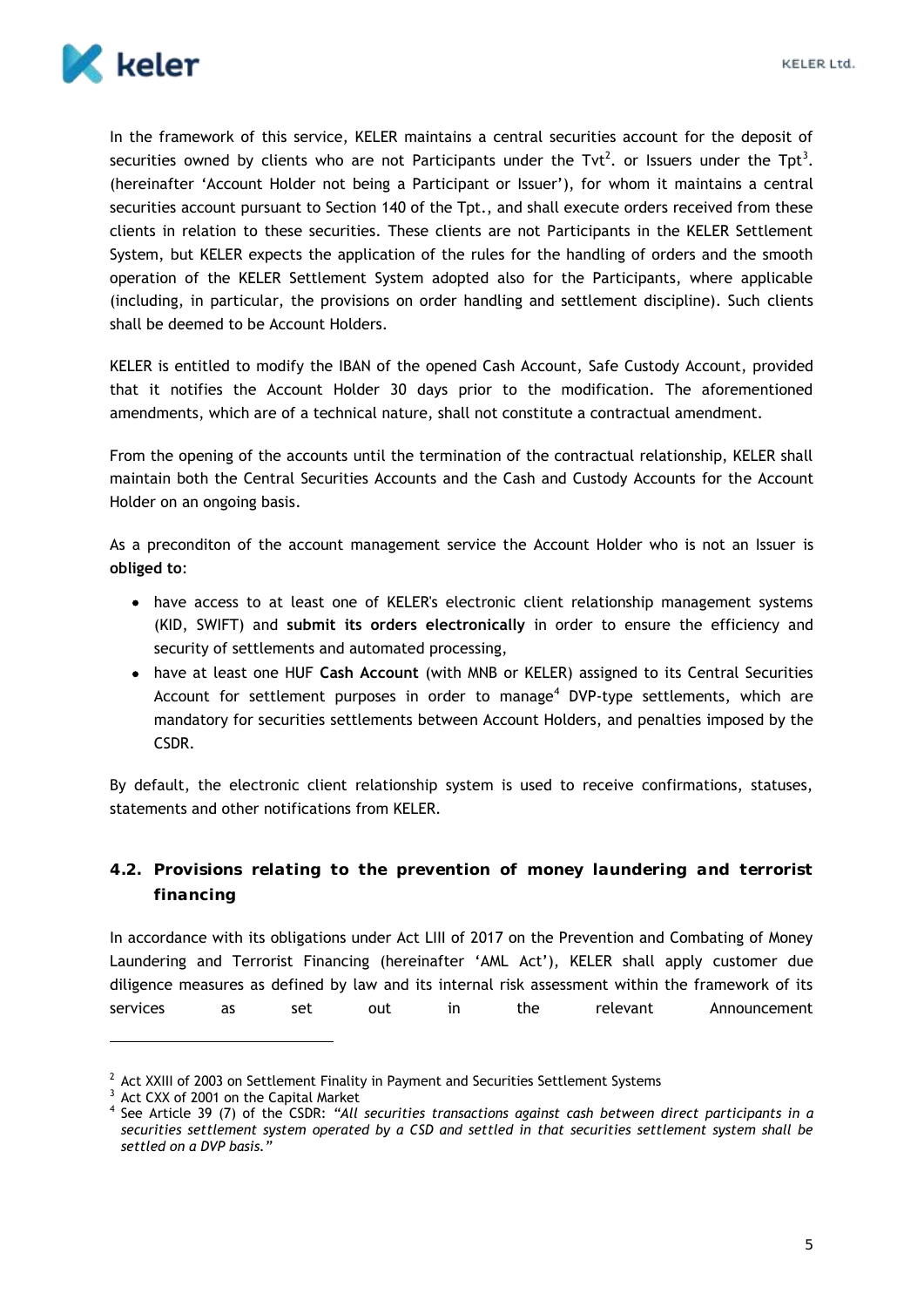

(<https://www.keler.hu/Dokumentumtár/Formanyomtatványok/> - Combating Money Laundering), whereby it shall identify the Account Holder client, representative, agent and beneficial owner, and shall record and manage the documents and data used for identification. The opening of an account shall be conditional upon the full implementation of customer due diligence measures in accordance with the applicable anti-money laundering legislation. The Account Holder is responsible for ensuring that the documentation complies with the formal and authentication requirements. In the case of accounts with Principal segregation, the Account Holder must perform the customer due diligence of its own clients (ultimate beneficial owners of financial assets and other interested third parties) having access to the account, shall continuously monitor access to the account and ensure the enforcement of the restrictive measures set out above by taking into account and following the restrictive measures introduced by the European Union and the United Nations Security Council and, in the case of accounts involving USD currency, the Office of Foreign Assets Control (OFAC - U.S. Treasury Department). Department of the Treasury concerning financial assets.

KELER may derogate from certain verification requirements on a case-by-case basis in the case of simplified customer due diligence under the AML Act. The decision to apply simplified customer due diligence shall always be taken by KELER on a risk-sensitive basis, taking into account the client's anti-money laundering instruments in accordance with the AML Act or equivalent foreign legislation, its public law or state enterprise status, if any, and the information available on it from public sources. An account holder that is a foreign resident participant may request a simplified due diligence process by submitting a completed version of the Wolfsberg CBDDQ questionnaire. KELER may reject the request without giving reasons, after which the customer due diligence measures set out in the AML Act will be fully carried out.

KELER is committed to the prevention and combating of money laundering and terrorist financing, and has a zero tolerance policy towards any illicit financial flows that may occur in the securities settlement system. Therefore, it continuously monitors payment transactions, in cases defined in the legislation in force on the prevention and combating of money laundering and terrorist financing and, in order to ensure the enforcement of the restrictive measures imposed by the European Union and the United Nations Security Council and the Office of Foreign Assets Control (OFAC) of the U. S. Department of the Treasury concerning financial assets, KELER may suspend or refuse to execute the Account Holder's orders and, where applicable, suspend the right of disposal of the Account, while simultaneously informing the Client about it. If an order is suspended, KELER may request a declaration from the Client, or a document, evidence of funds or assets in support of such declaration, which the Client shall be obliged to comply with and, upon KELER's request in that regard, to provide KELER with the data recorded in accordance with the legislation in force at the time on the prevention and combating of money laundering and terrorist financing in relation to the ultimate beneficial owners or beneficiaries involved in the order. If an order is suspended, rejected or the right to dispose of the account is suspended as defined above, KELER shall exclude, to the extent possible under the law, any liability for delays in the execution or non-execution of the orders.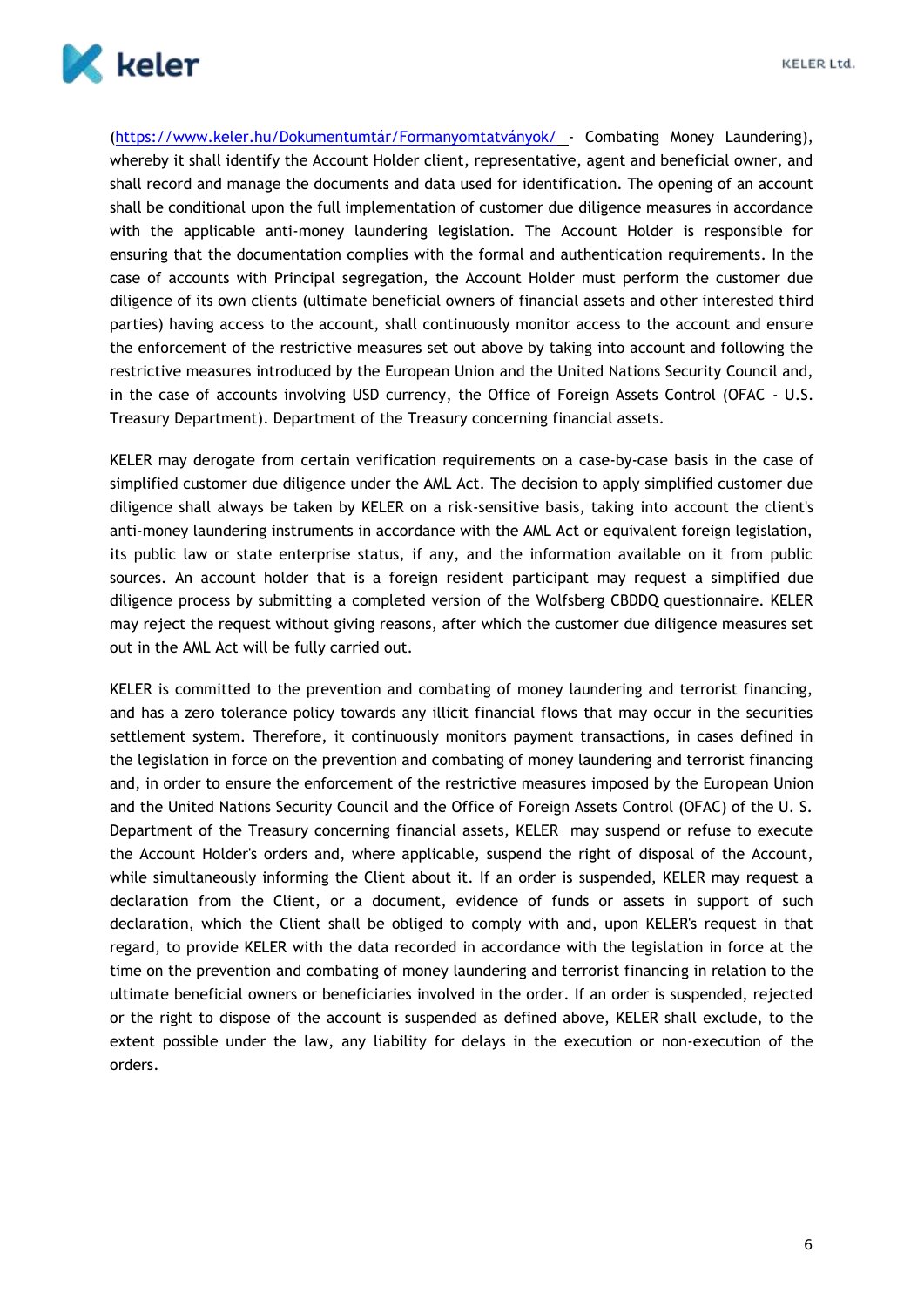

# <span id="page-7-0"></span>**5. Account structure**

#### <span id="page-7-1"></span>**5.1. Securities account number structure**

The Central Securities Account number is a series of 10 alphanumeric digits, which results from the merger of the former main account and sub-accounts. The first 4 numeric digits of the account number identify the Account Holder, the next 6 alphanumeric digits of the account number define

- the Dedicated Securities Accounts opened by KELER (e.g. 1111S00000; 1111787878, 1111PENLTY, etc.), or
- the Central Securities Account opened by the Account Holder, the last 6 digits of which are defined by the Account Holder.

The KELER system ensures the uniqueness of the Central Securities Accounts.

#### <span id="page-7-2"></span>**5.2. Account number structure for the deposit of funds**

The cash account structure is the same as the 24 character account number (BBAN) according to the GIRO standard. The first 8 characters identify KELER as the account manager, the second 8 characters identify KELER's client, the type of account, the segregation type and the sub-account, the third 8 characters are not used by default by KELER. Based on the BBAN account numbers, KELER also generates an IBAN identifier for each account number. The IBAN account number is structured as follows:

- Characters 1-2: HU (ISO3166 country code for Hungary)
- Characters 3-4: Control number
- Characters 5-20: domestic payment reference number 16 characters
	- 5-12 positions: Identify KELER,
	- 13-20 positions: Identify the client,
- Characters 21-28: 00000000 (not used by KELER by default).

#### <span id="page-7-3"></span>**6. Balance types**

#### <span id="page-7-4"></span>**6.1. Securities account balances**

KELER shall maintain Central Securities Account balances for both equity securities (e.g. shares, investment fund certificates, warrants, etc.) and debt securities (corporate bonds, government securities, mortgage bonds, etc.)

- in number of units (e.g. 20 units), and
- in the currency of issue in nominal value (e.g. HUF 20,000 if the nominal value is HUF 1,000, then 20 units \* HUF 1,000)

shall be recorded in a register.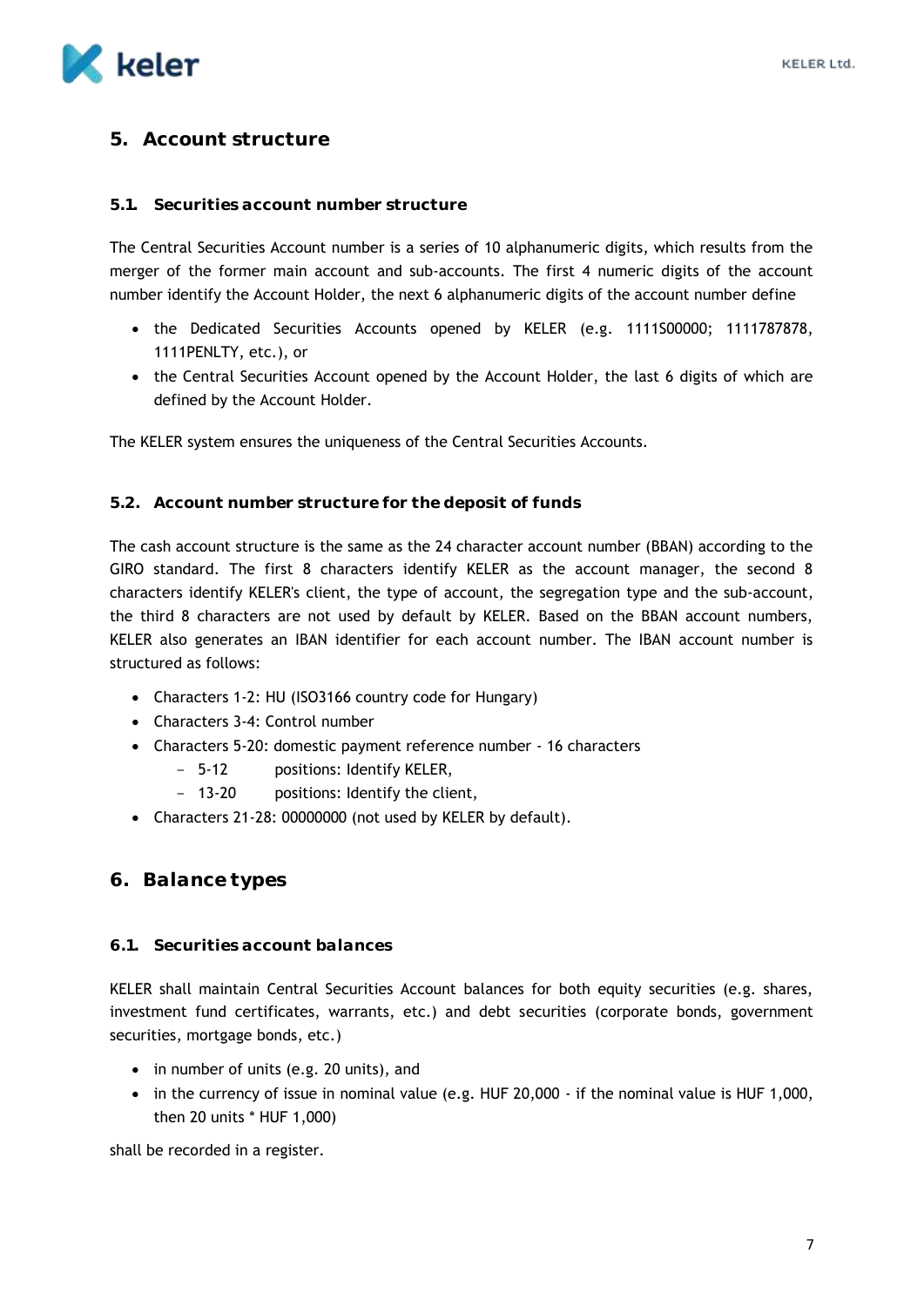

KELER also records the balances of the securities accounts on the basis of the nature of the availability and shows them in its reports while the following information is made available to its Clients:

- opening balance,
- blocked balance,
- available balance,
- closing balance.

## <span id="page-8-0"></span>**6.2. Cash deposit account balances**

KELER also records the balances on the basis of the nature of the availability and shows them in its reports while the following information is made available to its Clients:

- opening balance,
- blocked balance,
- available balance,
- closing balance.

# <span id="page-8-1"></span>**7. Account types held by KELER**

# <span id="page-8-2"></span>**7.1. Central securities account**

# <span id="page-8-3"></span>7.1.1. Type 'A' (own) central securities account

A Central Securities Account that may be opened for a Participant and to an Account Holder other than a Participant or an Issuer, which is used to hold the Account Holder's own printed and dematerialised securities.

For these types of securities accounts, a Participant, an Account Holder that is not a Participant or an Issuer may only initiate settlement orders and other securities transactions (e.g. blocking orders, corporate events) electronically through KELER directly via KID, SWIFT or indirectly via the WARP system. An order may be submitted on a form only if electronic submission is not available for the type of that order or if an exceptional situation (technical failure, malfunction, etc.) justifies it.

# <span id="page-8-4"></span>7.1.2. Type 'B' (client) central securities account

A Central Securities Account opened exclusively for the Participant to record the printed and dematerialised securities held by the Account Holder's clients.

For these types of securities accounts, the Participant may only initiate settlement orders and other securities transactions electronically through KELER directly via KID, SWIFT or indirectly via the WARP system.

An order may be submitted on a form only if electronic submission is not available for the type of that order or if an exceptional situation (technical failure, malfunction, etc.) justifies it.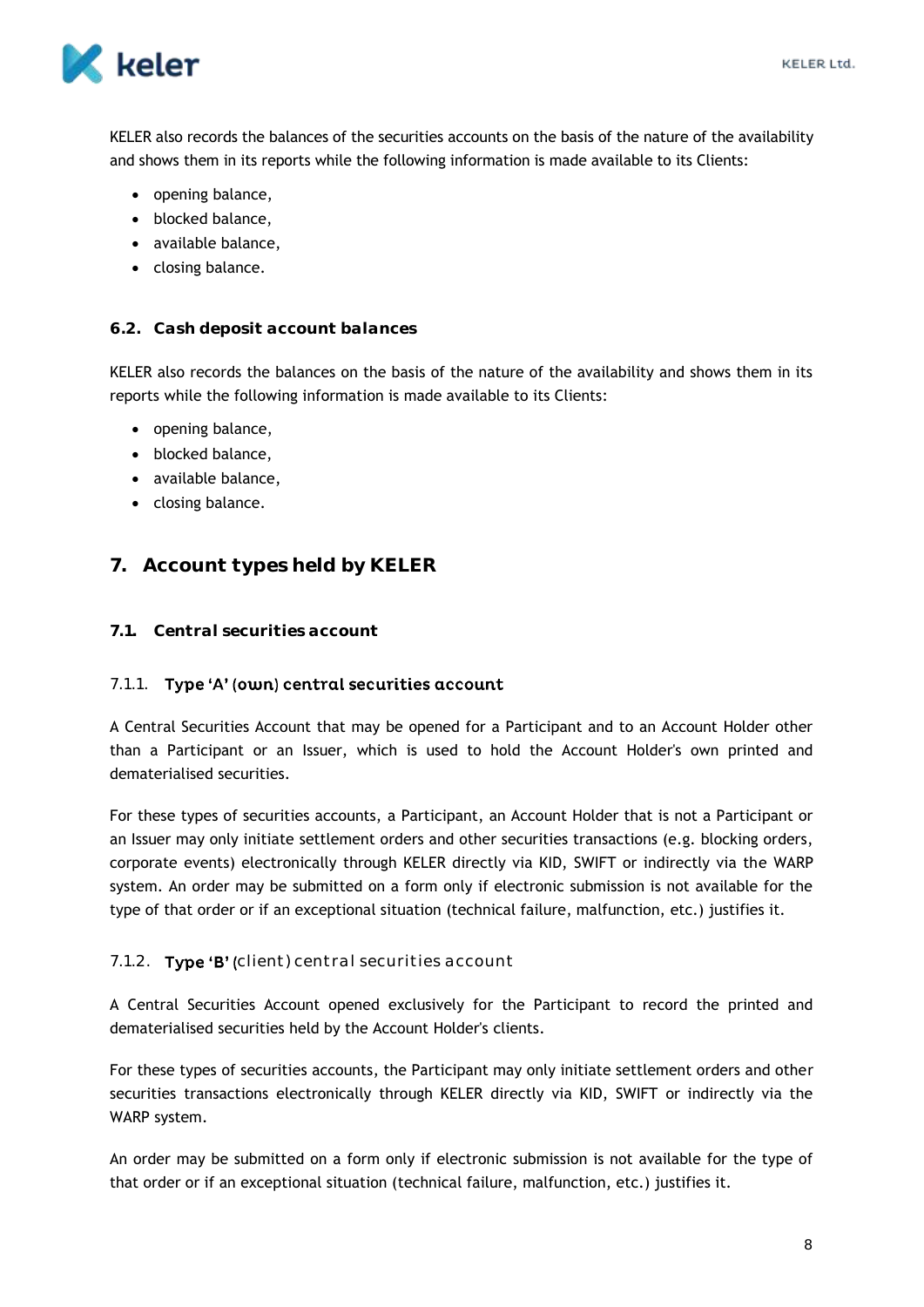

# <span id="page-9-0"></span>7.1.3. Type  $C'$  (safe custody) central securities account

A Central securities account opened exclusively for an Issuer, which, pursuant to Section 11(3) of the Tpt, is a safe custody account held for the purpose of registering dematerialised securities issued in place of the printed securities not submitted for conversion in the course of the conversion of the printed securities into dematerialised securities, to which the last holder of the printed securities (not known to the issuer) is entitled.

On these types of securities accounts, the Issuer may carry out restricted operations, which may be initiated primarily by KELER electronically directly via KID or SWIFT or by using the form established for the specific order.

# <span id="page-9-1"></span>7.1.4. Type 'D' (safe custody) central securities account

Pursuant to Section 9 (4) of the Tpt, if the receiving Account Holder cannot identify the owner of the dematerialised security during the notary service on the basis of the Issuer's instructions, a Central Securities Account may be opened in the name of the Issuer on the basis of the Account Holder's notification. KELER shall notify the Issuer of the opening of the account and shall also request the Issuer to redistribute the securities pursuant to Section 9 (4) of the Tpt.

On this type of securities account, the Issuer may only initiate a transaction for the reallocation of unidentified securities on the basis of the rules detailed in Depository Announcement 9-06 on the Management of Dematerialized Securities and on the form specified therein.

# <span id="page-9-2"></span>**7.2. Accounts for the deposit of funds**

In accordance with the CSDR regulations and upon obtaining CSDR authorisation, the types of funds accounts maintained by KELER have been categorised by KELER as Cash Accounts (deposit type accounts) and Custody Accounts (custody type accounts).

KELER distinguishes between the following types of cash accounts

- the currency of the account
	- Cash and Custody accounts in HUF
	- Cash and Safe Custody Accounts denominated in a currency other than HUF per currency denomination,
- the purpose of the funds held in the account
	- Deposit-type Cash Account (settlement account within the meaning of Section 2 (1) (m) of the Tvt., used for the Settlement of Transfer Orders between the Participants of the Settlement System),
	- Safe Custody account (mainly used to hold collateral assets blocked with for KELER CCP as beneficiary and for Issuer Services).

KELER automatically opens the accounts under the contract upon the entry into force of the Cash Account Management or Custody Account Management Form Contract with the Client.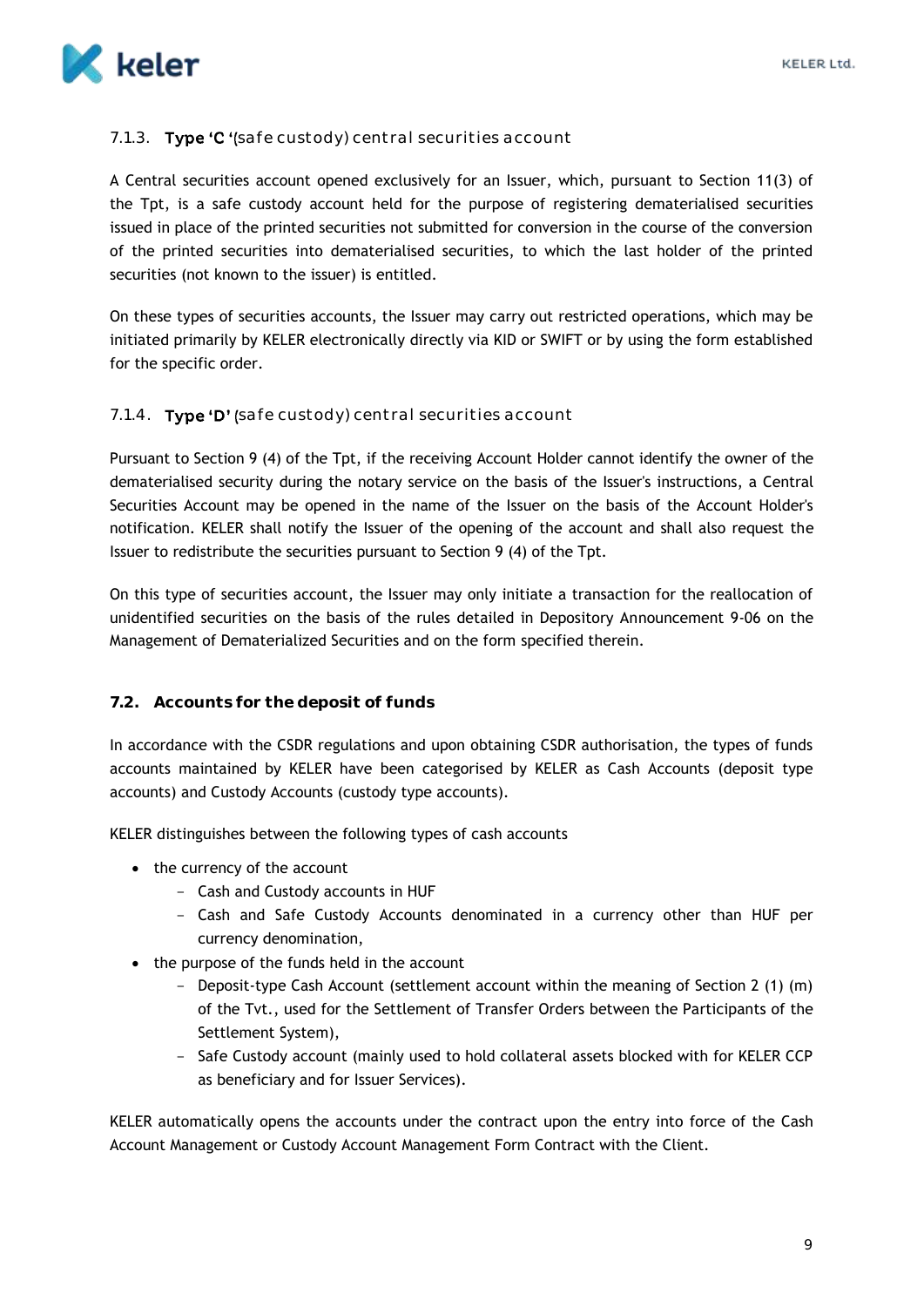

 $\overline{a}$ 

Each Cash Account and Custody Account is identified by the IBAN.

For more information on the interest rates for the accounts where funds are deposited, please refer to the Interest Rate Condition List.

# <span id="page-10-0"></span>7.2.1. Deposit type Cash Account

The basic purpose of the account is to ensure the financial settlement of securities settlement orders. It is the Account Holder's responsibility to ensure that the transactions to be executed on the Cash Accounts held by KELER are properly executed in accordance with the legal requirements and the proper use of the account as described in Section I.3.10. of the General Business Rules.

# <span id="page-10-1"></span>7.2.2. General rules for Safe Custody accounts

The types of Safe Custody Accounts and their main features are described in the following subsections.

The balance of the Safe Custody Accounts is not considered as a deposit, is not guaranteed by the  $OBA<sup>5</sup>$  and is not part of the liquidation assets of KELER.

# **7.2.2.1. Collateral (Guarantee Fund) account related to the Settlement service**

The purpose of the accounts is to record the member contributions behind the clearing of BSE trading in guarantee fund accounts opened for KELER CCP, as collected and managed by KELER CCP as a result of debiting or crediting the Clearing Member's cash accounts.

# **7.2.2.2. Collateral Account for Exchange Traded Derivative market transactions**

The purpose of the own, omnibus client or segregated client collateral accounts for Exchange Traded derivative market transactions is to enable Clearing Members or Non-Clearing Members participating in the BSE Derivatives Market to deposit funds as collateral assets to cover collateral requirements as determined by KELER CCP subject to appropriate segregation. The beneficiary of the collateral is KELER CCP.

# **7.2.2.3. Collateral Account for Multinet Exchange Trades (SPOT)**

The purpose of the own, omnibus client, segregated client and non-clearing member collateral accounts for (SPOT) Multinet Trades is to enable Clearing Members or Non-Clearing Members participating in the BSE Spot Market to deposit funds as collateral assets to cover collateral requirements as determined by KELER CCP subject to appropriate segregation. The beneficiary of the collateral is KELER CCP.

<sup>&</sup>lt;sup>5</sup> The National Deposit Insurance Fund of Hungary (Országos Betétbiztosítási Alap)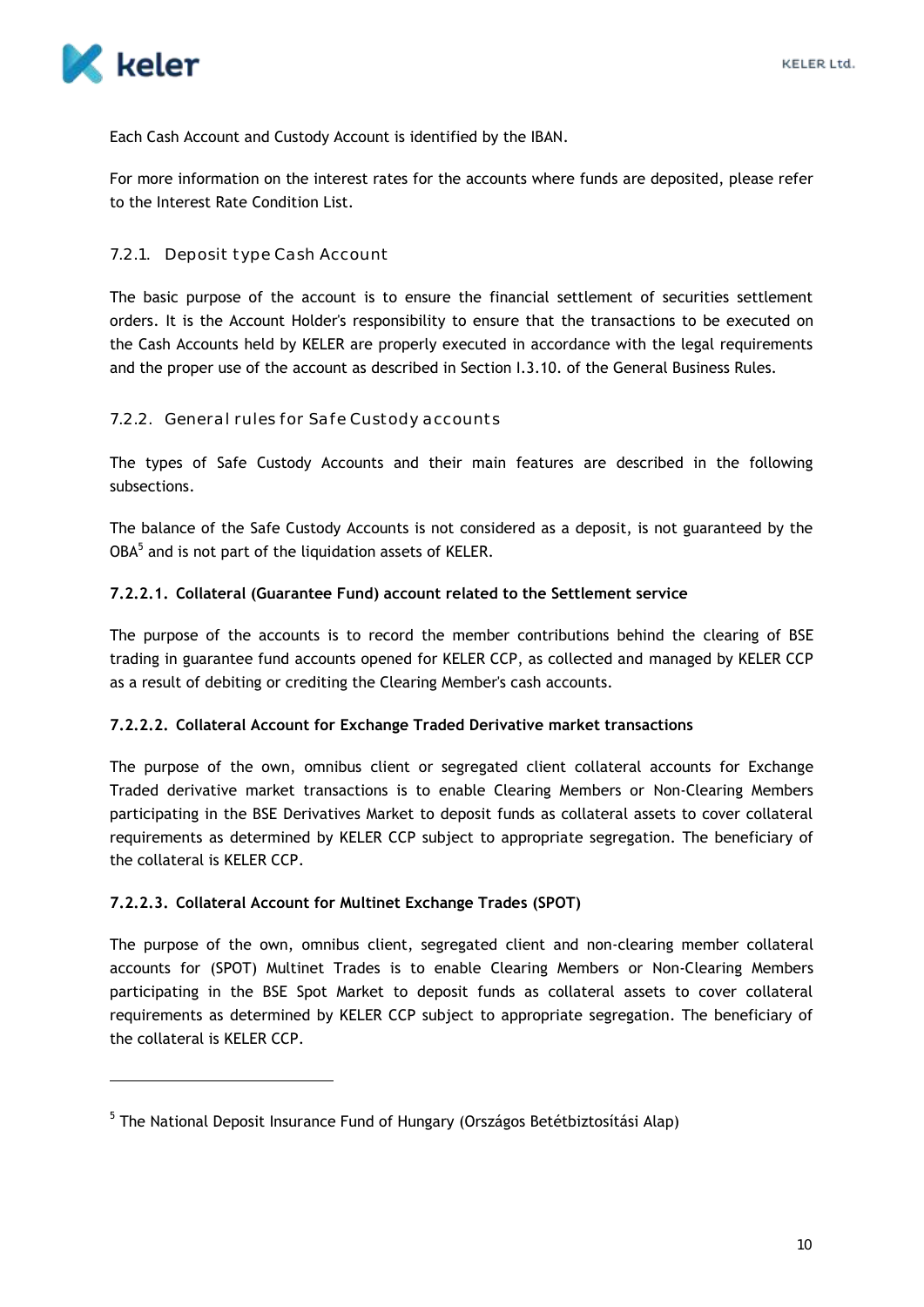

## **7.2.2.4. Deposit account for consideration**

In the event of a squeeze-out as defined in Section 76/D(3) of the Tpt, it is a safe custody account for depositing the consideration for securities which are not held by the offeror, i.e. for which the offeror has a mandatory purchase right. This type of securities account may be opened by KELER for and at the request of the offeror. The Account Holder may only initiate account operations for the payment of consideration, primarily by electronic means (KID or SWIFT) or by using the form designed for the given securities account operation.

## **7.2.2.5. Invalidated securities consideration safe custody account**

In the event of a conversion of a printed security pursuant to Section 12 (2) and Section 12/A (9) of the Tpt, the Issuer shall declare the securities of the converted series (by denomination and serial number) invalid. If dematerialised securities issued in place of the printed securities not submitted for conversion have been sold by the Issuer before the last holder of the printed securities has requested credit of the dematerialised securities to their account, they shall be entitled only to the consideration from their sale. The safe custody account for the deposit of the consideration for the invalidated securities shall be a safe custody account for the deposit of the consideration for such securities, which may be opened by the Issuer with KELER. The Account Holder may only initiate account operations for the payment of consideration in such a safe custody account, primarily by electronic means (KID or SWIFT) or by using the form designed for the given securities account operation.

#### **7.2.2.6. Safe Custody account for the marketing procedure**

Pursuant to Section 47 (7) of the Tpt., the Issuer or the Distributor, shall deposit the amount of the purchase price paid by the investor during the marketing procedure in a safe custody account. The Safe Custody Account for the marketing procedure is an account for depositing the purchase price of such securities which may be opened by the Issuer or the Distributor of the securities with KELER. Until fulfilment of the repayment obligation in case of failure of the issuance or until it is stated that no repayment obligation exists, the amount deposited on this account cannot be used. The Account Holder may only initiate account operations for the marketing procedure in such a safe custody account, primarily by electronic means (KID or SWIFT) or by using the form designed for the given securities account operation.

#### **7.2.2.7. Safe Custody Account for return payments**

It is a Safe Custody Account for depositing the funds for dividends, advance dividends, principal, interest payable by an Issuer, from which the amount to cover the payment of the return is paid by the Issuer or its agent to the holder of the securities. The Account Holder may only initiate account operations for yield payment in such a safe custody account, primarily by electronic means (KID or SWIFT) or by using the form designed for the given order.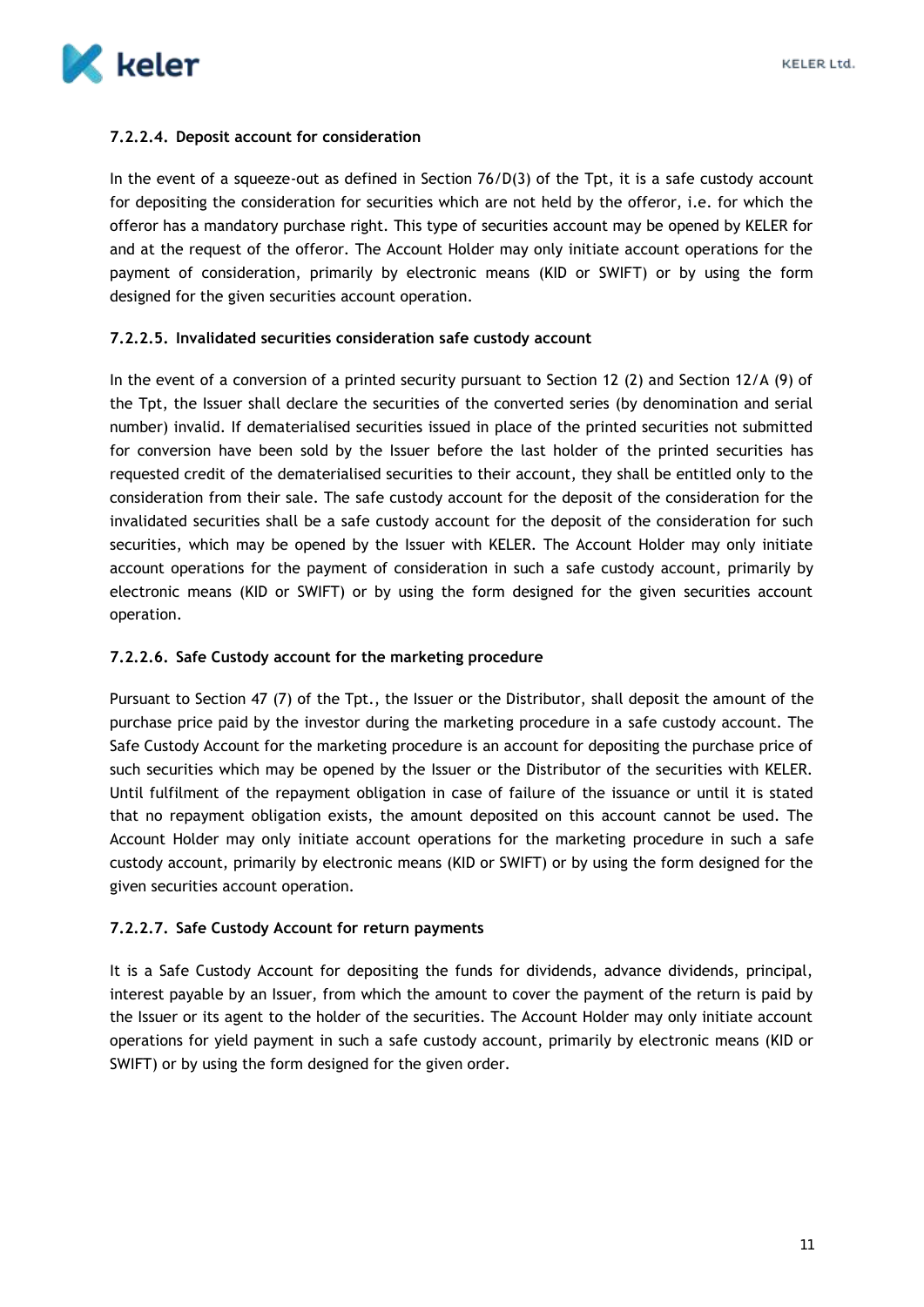

# <span id="page-12-0"></span>**8. Segregation of securities accounts**

#### <span id="page-12-1"></span>**8.1. General provisions**

In accordance with the provisions of the Tpt. and the CSDR, KELER provides segregation of securities accounts for Account Holders.

KELER's account management system ensures that the securities of an Account Holder are segregated from the securities of other Account Holders and from KELER's own assets in the central securities accounts maintained by KELER.

KELER's account management system ensures (based on individual account numbers) for the Account Holder that it segregates the Account Holder's own securities from the securities held by the Account Holder's clients.

Certain services (e.g. registration of US securities subject to a preferential withholding tax deduction, stock exchange settlement for KELER CCP (non)clearing members) require the opening of Dedicated Securities Accounts, which must also be segregated (Own; Individual Client; Consolidated Client).

#### <span id="page-12-2"></span>**8.2. Securities account with own segregation**

The Account Holder must segregate its own holdings of securities in a central securities account of type 'A'. In this type of securities account, only the securities owned by the Account Holder, i.e. not by the Account Holder's clients, are held, i.e. 1:1 allocation is applied.

The information required to open a securities account of own type is set out in Annex 1.

#### <span id="page-12-3"></span>**8.3. Securities account with segregation by the Client**

If the Account Holder is authorised to hold a client account, KELER will allow the Account Holder to hold and further segregate securities accounts with segregation by the Client.

The details required to open a Client-type securities account are set out in Annex 2.

#### <span id="page-12-4"></span>8.3.1. Omnibus client account

If the Account Holder holds the securities of several of its clients in a Central Securities Account type 'B' i.e. 1:N allocation takes place on the account, the Account Holder must report it to KELER as an omnibus client securities account.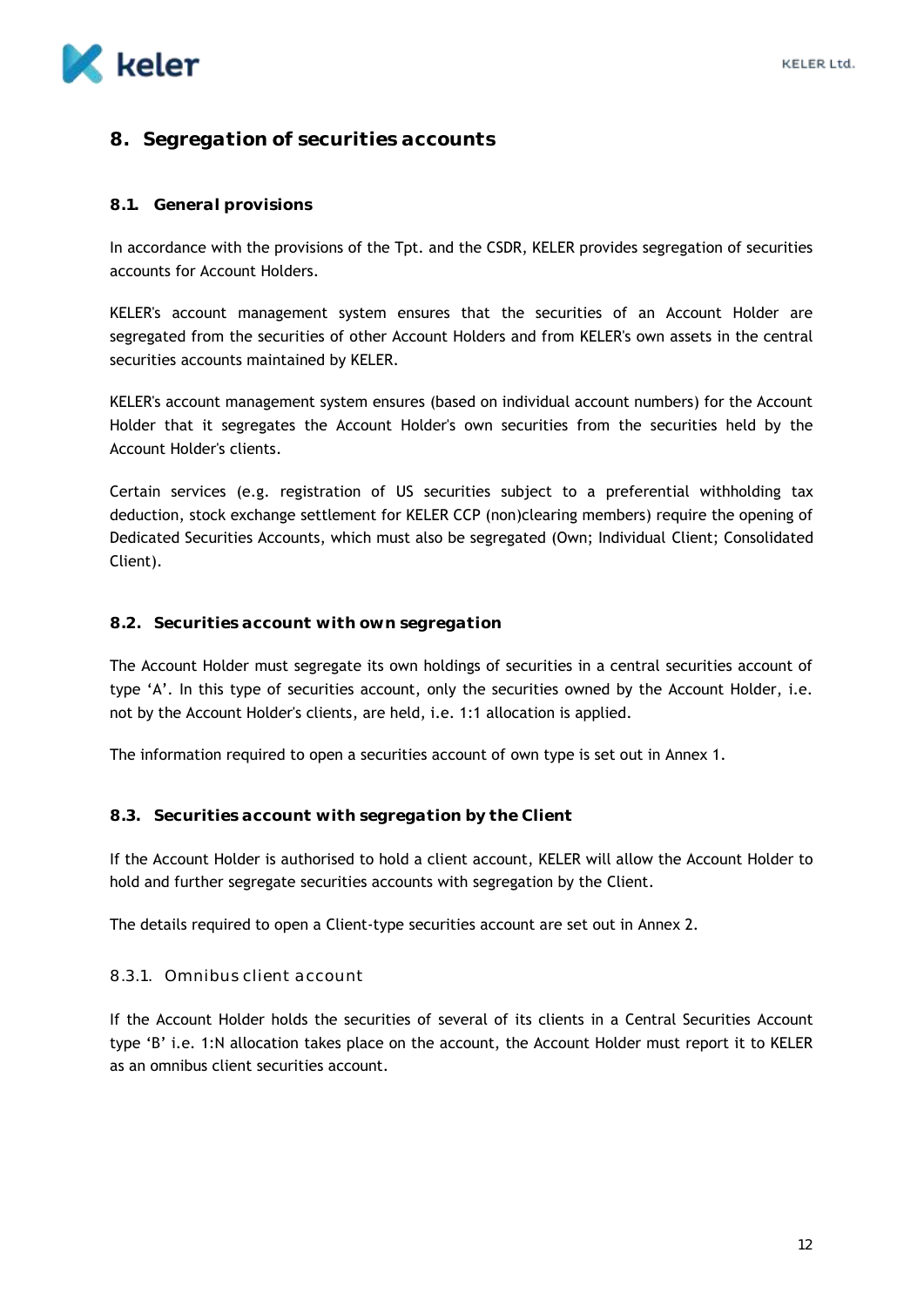

## <span id="page-13-0"></span>8.3.2. Individual client securities account

If the Account Holder holds only and exclusively the securities of a particular client in a type 'B' Central Securities Account, i.e. a 1:1 account linking, the Account Holder must report it to KELER as an individual client securities account.

In the case of individual client segregation, the assets of the Account Holder's clients may benefit from enhanced protection. Assets deposited in an individually segregated client account may only be used in the event of default by the segregated client, thus providing protection for default by the Account Holder or the Account Holder's other non-segregated clients. In order to ensure full protection, the Account Holder is required to place all of its client's securities (including any excess over any collateral requirement) in the segregated account.

The Account Holder may name the holder of the individually segregated client securities account. The details of the named individually segregated client securities account shall identify its ultimate beneficiary.

The information required to open a named securities account is set out in Annex 3.

The Account Holder is responsible for ensuring the proper segregation of securities accounts and for the accuracy of the account data provided to KELER.

The Account Holder shall initiate the segregation classification when opening a new account of the client type and the modification of the existing client account data via the KID or the form available on the KELER website.

# <span id="page-13-1"></span>**9. Linkage of securities and cash accounts**

For settlement orders involving cash movements, one or more Cash accounts may be linked to securities accounts, with the same segregation (own/client), per transaction type and per currency. Settlement is only possible on a Cash Account that has been previously linked to the relevant securities account.

The Account Holder must specify which of the linked Cash Accounts is the default allocation. In each case, one default link per currency shall be specified.

The default links shall take effect if no cash account is specified in the settlement order submitted to KELER. (Provided that the default Cash Account is an active account and the client has the right to dispose of it, otherwise the order will be rejected.)

A different cash account from the default one may be designated at the level of each order, if it has been previously linked at the Account Holder's request.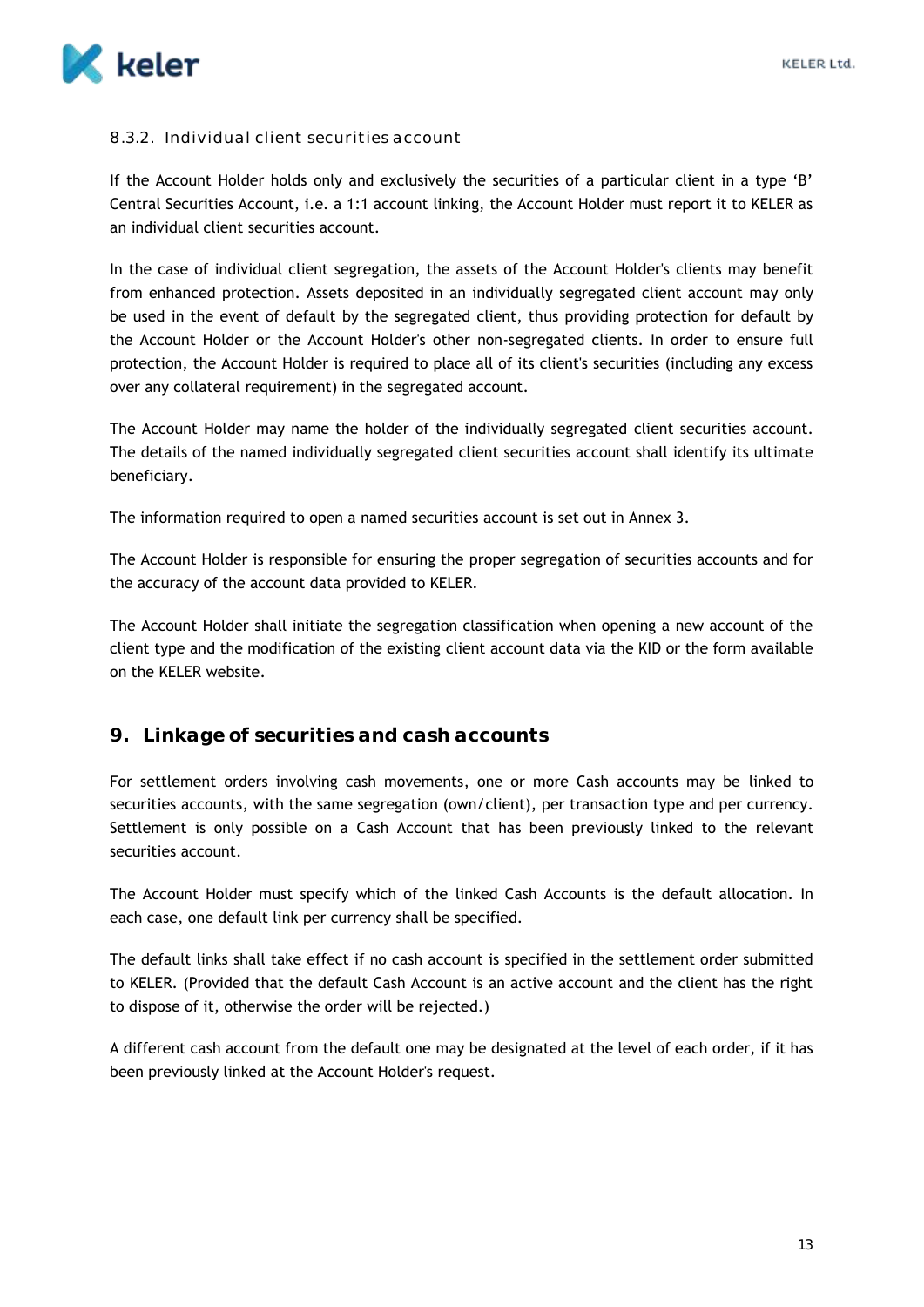



KELER allows an Account Holder to have control also over another Account Holder's Cash Accounts and thus, the financial settlement of the authorised Account Holder's transactions can be made through the authorising client's Cash Account. (Including settlement through an account with the MNB.)

The securities and Cash Account linkages specified by the Account Holder will be set up or modified on the basis of the form or contract established for this purpose.

# <span id="page-14-0"></span>**10. Default electronic client communication channel**

The Account Holder must have at least one of the following electronic communication channels for processing settlement orders and for receiving notifications (messages, reports) from KELER. Accordingly, the Account Holder must specify a default communication channel. The default communication channel shall be used, inter alia, for the transmission of notifications relating to orders that are not initiated by the Account Holder.

The default communication channels may be:

- KID (thick client or e-KID depending on the Account Holder's individual subscription)
- SWIFT.

The electronic client communication channels mentioned above are used by KELER and the Account Holders to access the following key services:

- submission of settlement orders and other securities account transactions (e.g. blocking),
- cash account transactions,
- corporate actions,
- status, confirmations, notifications,
- account statements and reports.

The detailed rules for managing settlement orders are set out in the Depository Announcement 9-20 and the detailed rules for managing cash account orders are set out in the Depository Announcement 9-27 on information on the management of the KELER cash account.

The Account Holder may define one default message and report subscription rule for each of its central securities accounts starting with the same partner ID - formerly known as main account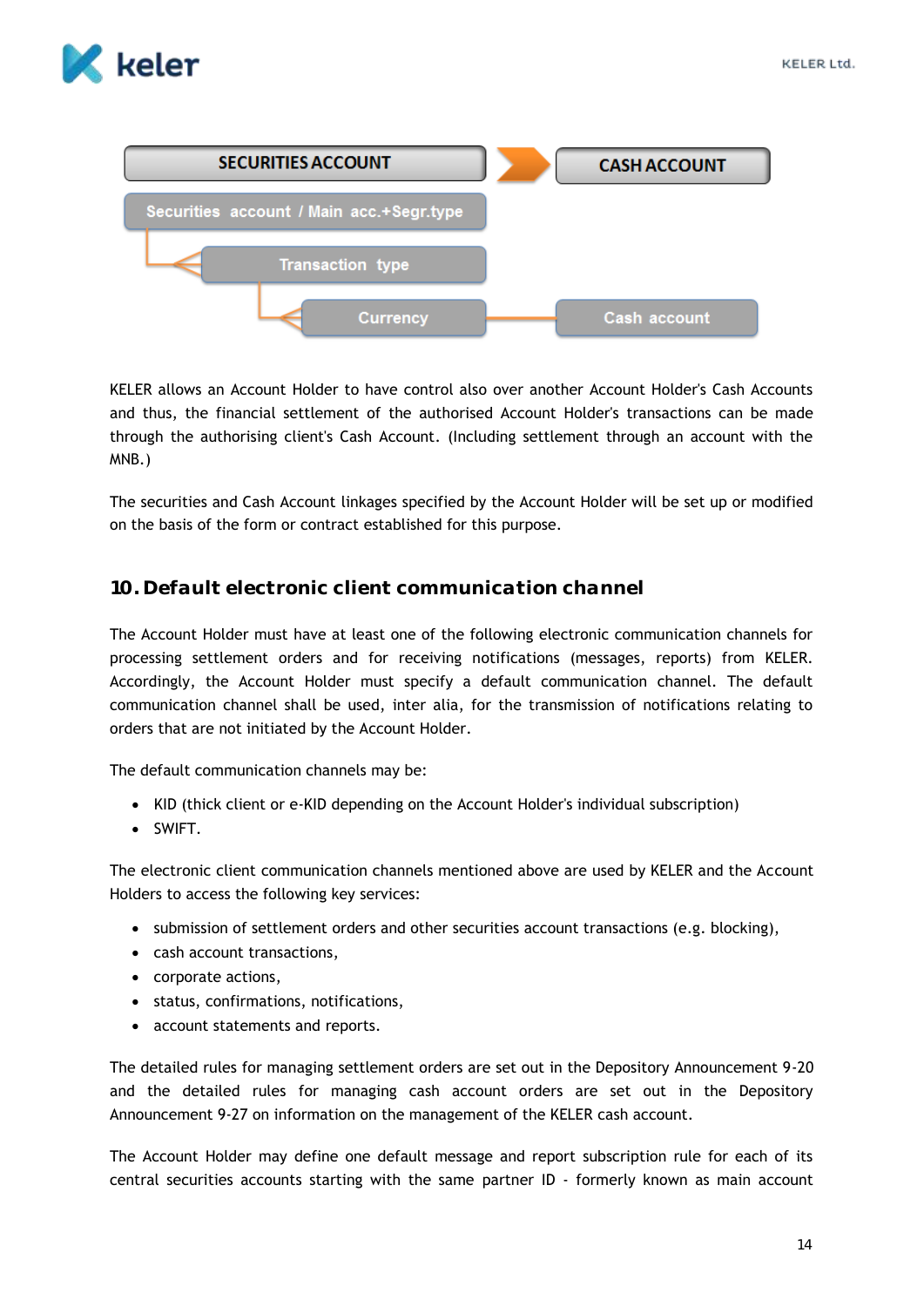

number - (i.e. each securities account starting with the same first 4 digits - formerly known as main account - has the same communication channel).

The principle related to the status reporting of orders is that KELER always sends a status to the Account Holder via the communication channel on which the order was submitted to KELER (i.e. for example, if an instruction sese.023 is received on KID, KELER will send a message sese.024 to the Account Holder's KID, if the Account Holder sends a message MT54x on SWIFT, the response will also be sent on SWIFT in the form of a message MT548). An exception to this may be if the Account Holder's default channel is KID but submits the order to KELER via SWIFT, in which case it will receive all the associated response messages on both channels.

If an instruction is submitted for the Account Holder's account by a third party (e.g. KELER CCP, BSE, account operator) or by KELER itself (i.e. the instruction does not originate directly from the Account Holder), the corresponding status messages will be sent to the Account Holder via the default communication channel and format chosen by the Account Holder (regardless of the channel used by the sending party itself).

In connection with orders submitted by a third party or KELER, KELER will send a notification to the submitting party (e.g.: KELER CCP, BSE) and to the Account Holder via the chosen default channel.

If the order does not originate directly from the Account Holder, KELER will return a 'NONREF' instead of the Client reference of the submitting party in the status message to the Account Holder.

Similarly, in the case of unmatched orders submitted against the Account Holder's account, the allegement notifications to be sent to the Account Holder will be sent via the default communication channel.

The Account Holder may declare the electronic communication channel to be used and the subscription rules for each report or message via the KELER Customer Service using the form provided for this purpose.

If the electronic communication channel the Account Holder wishes to use is SWIFT and the Account Holder wishes to use "reverse billing", the Account Holder may indicate that wish by means of the appropriate form.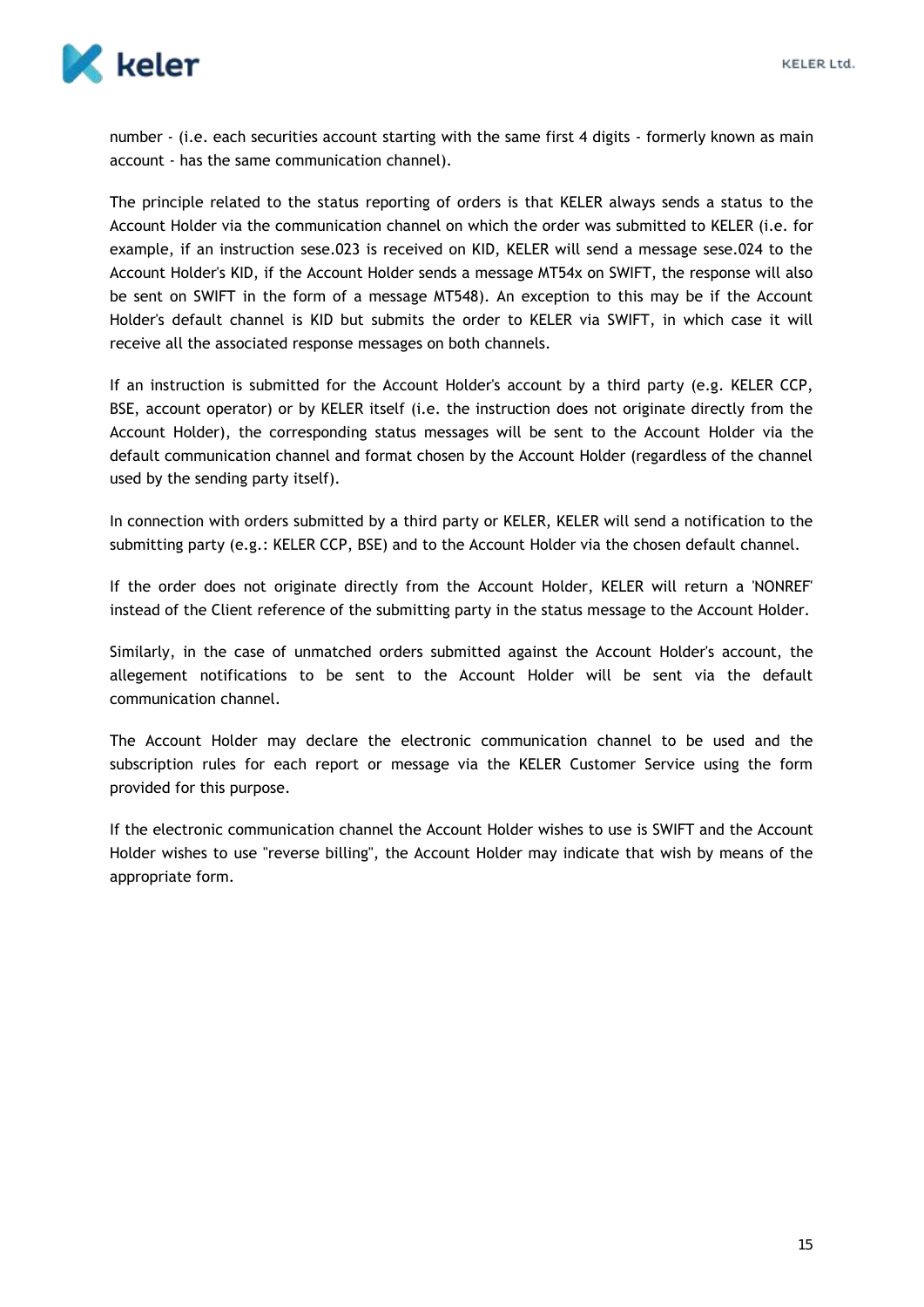

# <span id="page-16-0"></span>**11. Disposition of account**

Unless otherwise expressly provided for by law or by a decision of a public authority, or in the absence of a specific authorisation from the Account Holder, KELER shall accept any disposition of both the Central Securities Account and the Cash Account only from the Account Holder or persons or entities authorised by the Account Holder.

In the case of certain orders or on a general basis, the Account Holder may grant a separate authorization to a third party (authorized entity, e.g. account operator) to send orders to and receive notifications from the KELER securities settlement system via the SWIFT network to his account. The authorised entity is registered by KELER on the basis of the BIC code of the authorised entity.

By default, KELER receives orders for other securities and Cash Accounts and Safe Custody Accounts electronically (KID or SWIFT).

The Account Holder's representative with company representation must indicate on the signature notification form provided for this purpose the persons who are authorised to dispose of the Account without any limitation of the amount, specifying the method of disposal (joint/specified joint/individual). The signature declaration form must be signed by the authorised persons by their own hands with the signature in which they will dispose of the account and must bear the company signature of the authorising representative reported to KELER. KELER will consider the orders on the account submitted in that form as a Bank Signature.

The signatures of those who sign an order that is not submitted electronically with a bank signature will be validated by KELER against the valid signature notification form associated with the Account Holder and will only be accepted if there is a match.

KELER considers that instructions submitted via client communication system are given by persons with right to dispose over the account. The Account Holder is responsible to ensure that only persons authorized by the Account Holder for this purpose can access instruments for providing via client communication system instructions.

# <span id="page-16-1"></span>**12. Fees related to segregation of securities accounts**

The fees related to the Central Securities Account are set out in the KELER Fee Schedule in force at the time, and are invoiced monthly in arrears.

The Account Holder is charged the registration fee when a security (ISIN) is credited to an account for the first time. If the entire amount of securities (ISIN) registered in an account is debited and subsequently credited to the same account again, even in a different amount, the registration fee will be charged again.

In addition, the Account Holder will be charged a fixed monthly account maintenance fee, which is independent of the number of central securities accounts held by the Account Holder.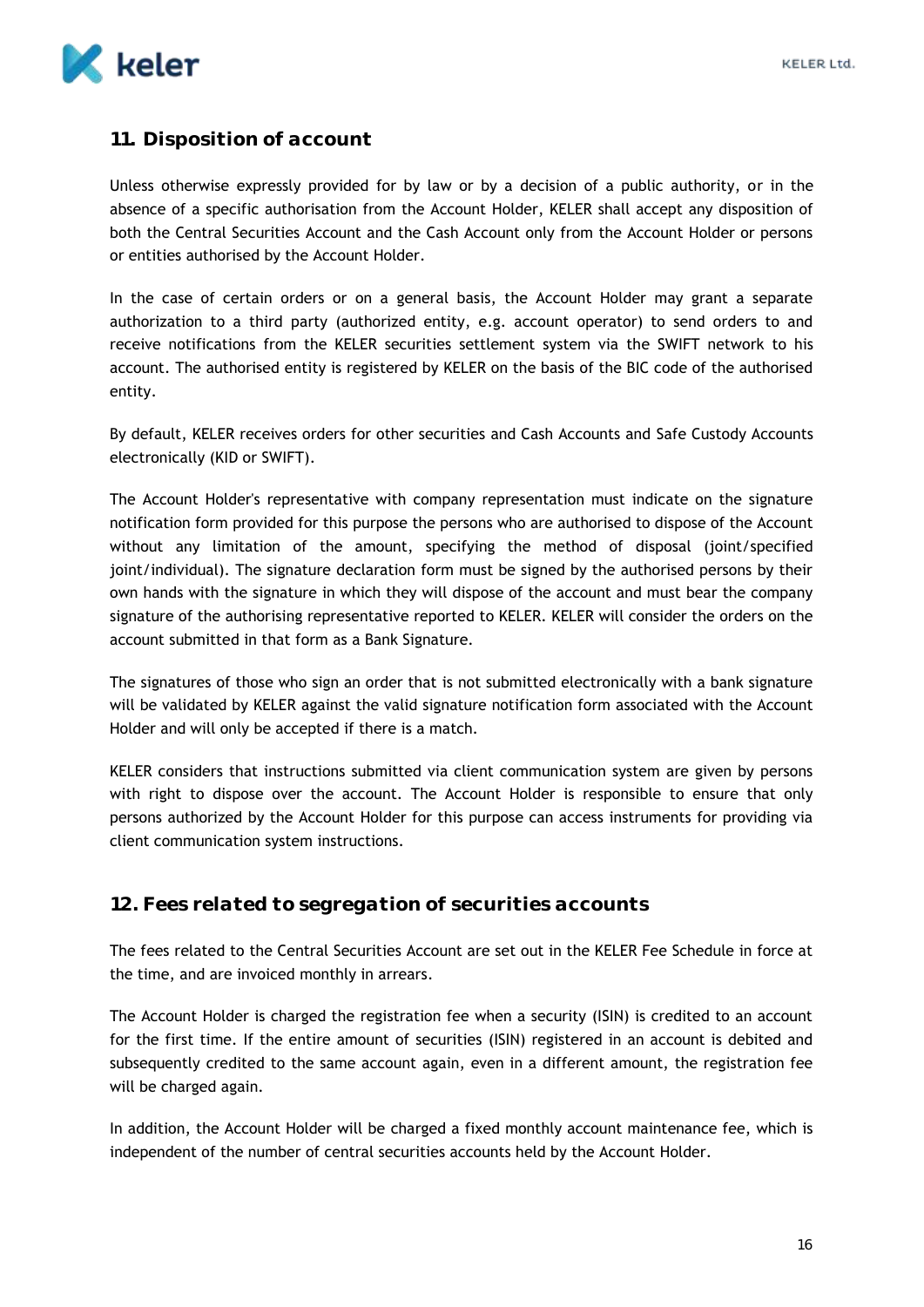

# <span id="page-17-0"></span>**13. Account statements, transaction notifications, reports**

Reports, account statements, are issued on the balance and transactions on the accounts held by KELER.

A description of the statements and notifications available on SWIFT and KID in ISO20022 format can be found on the SWIFT MyStandards portal.

[https://www2.swift.com/mystandards/#/group/KELER!usage\\_guidelines](https://www2.swift.com/mystandards/#/group/KELER!usage_guidelines)

For a description of reports and messages in non-ISO20022 format but available on KID, please refer to the current version of the [KIDIO](https://www.keler.hu/Dokumentumt%C3%A1r/KID%20dokument%C3%A1ci%C3%B3/) document available on the KELER KID system.

# <span id="page-17-1"></span>**14. Other Information on the Central Securities Account, Cash Accounts**

If, in addition to the account statements and queries provided by the electronic communication channels, the Client requests specific account information for their account, KELER will provide information on the accounts held by it as follows:

- a request received by telephone or from a non-group e-mail address () a reply will be sent to the group e-mail address registered at KELER,
- in writing in an application signed by authorized signatories.

In addition to the account statements and queries provided by the primary electronic communication channels, KELER will provide account information to the Account Holder in writing only.

Upon the Client's request, KELER shall send the information through the communication channel and to the recipients specified therein. If the Customer requests sending the information in electronic form, it shall be sent by encrypted electronic mail and by registered mail.

KELER is not responsible for any consequences arising from giving information in line with the regulations as referred to above.

KELER shall provide the Client with its response to the Account Holder's duly signed written request for banking information within 10 working days of receipt of the request that meets the eligibility criteria.

In addition to the information requested for the audited financial statements, any other written information issued at the Client's request in relation to the securities account and the cash deposit account held by KELER is considered as bank information.

The corporate, group e-mail address that can be linked to a given institution can be declared on the form 'Contracting Party's Master Data'. If the Account Holder does not have a group email address, no transaction or account information will be provided to the Account Holder.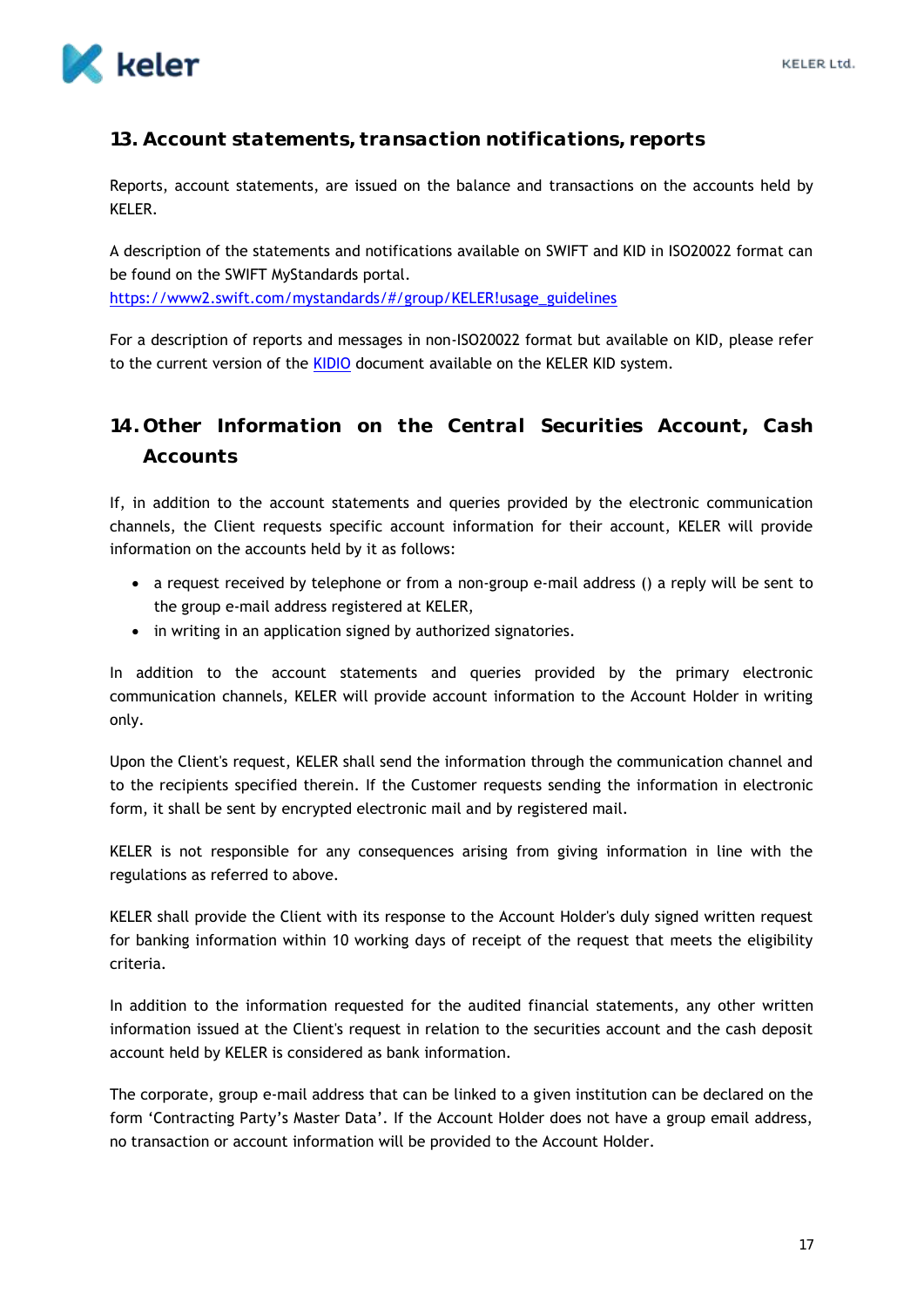

# <span id="page-18-0"></span>**15. Termination of accounts held by KELER**

The cases in which accounts held by KELER may be terminated and the procedure to be followed in the event of termination are set out in the relevant chapter of the General Business Rules.

The Account Holder may initiate the closure of an account held by KELER through KELER KID or by using the form provided by the Account Holder.

KELER will only terminate an account held by it if the conditions set out in the GTC are met in connection with the account termination.

Upon termination of the contract for individual services, the accounts opened in connection with the individual service shall also be terminated.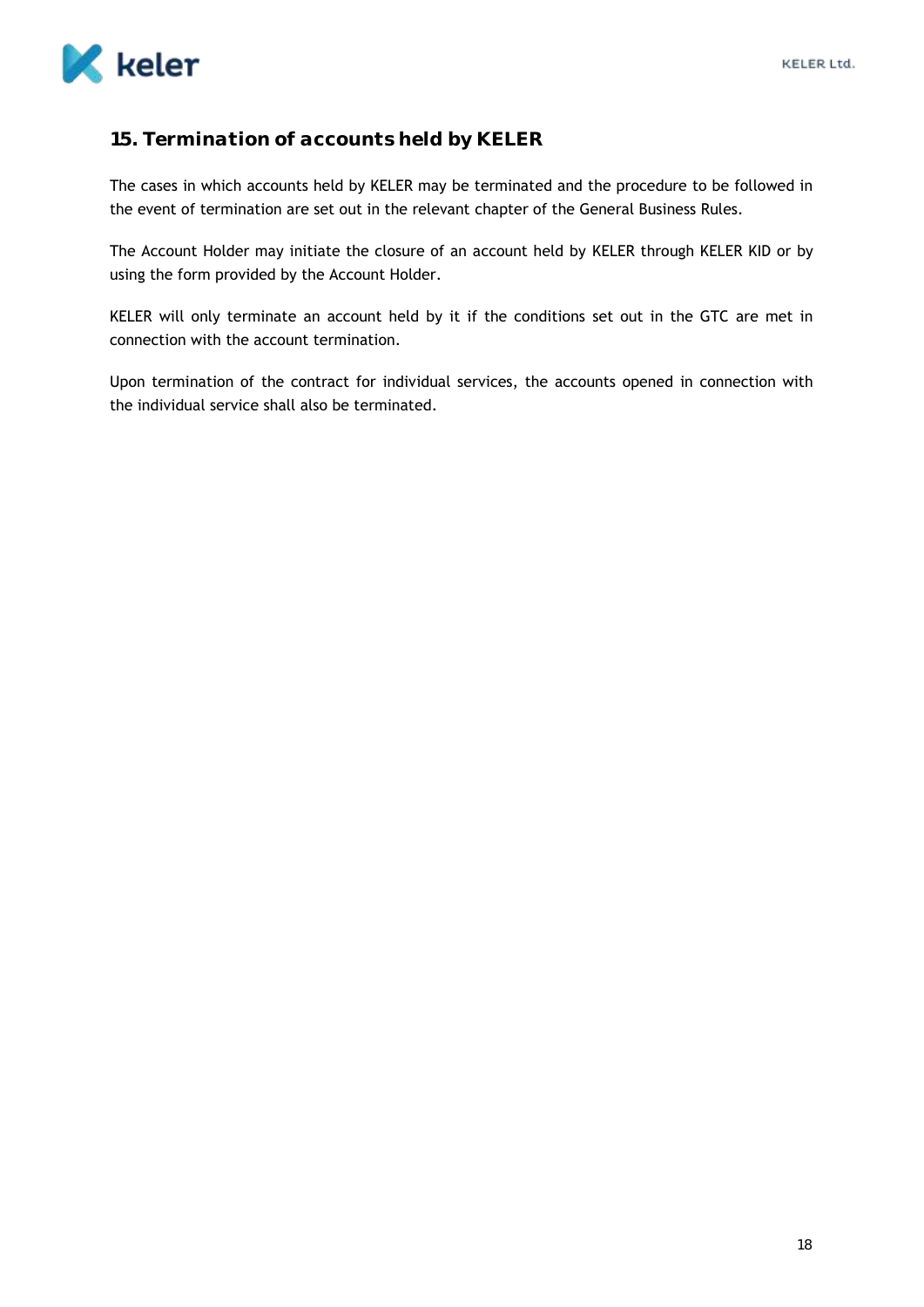

## **Information required to open own securities accounts**

| <b>Securities account details</b>                    |                                       | <b>Account data requirement</b>       |  |
|------------------------------------------------------|---------------------------------------|---------------------------------------|--|
| Securities account (sub-account) code                | 6-character numeric data              |                                       |  |
| Securities account (sub-account) name                | alphanumeric data up to 30 characters |                                       |  |
| <b>Short name</b>                                    |                                       | alphanumeric data up to 10 characters |  |
| Securities account (sub-account) type                | <b>OWN</b>                            |                                       |  |
| <b>Named sub-account</b>                             | <b>YES</b>                            |                                       |  |
| <b>Resident</b>                                      | <b>YES</b>                            | <b>NO</b>                             |  |
| Type of owner                                        | <b>LEGAL PERSON</b>                   |                                       |  |
| <b>Automatic FOP credit generation</b>               | <b>MANDATORY</b>                      | <b>MANDATORY</b>                      |  |
| Consents to entry in the register of<br>shareholders | <b>MANDATORY</b>                      | <b>MANDATORY</b>                      |  |
| <b>Tax number</b>                                    | <b>MANDATORY</b>                      | <b>OPTIONAL</b>                       |  |
| <b>BIC</b>                                           | <b>OPTIONAL</b>                       | <b>OPTIONAL</b>                       |  |
| <b>Company registration number</b>                   | <b>OPTIONAL</b>                       | <b>OPTIONAL</b>                       |  |
| LEI                                                  | <b>OPTIONAL</b>                       | <b>MANDATORY</b>                      |  |
| <b>MNB</b> identifier                                | <b>OPTIONAL</b>                       |                                       |  |
| <b>Registered office - Country code</b>              | <b>MANDATORY</b>                      | <b>MANDATORY</b>                      |  |
| <b>Registered office - Country</b>                   | <b>MANDATORY</b>                      | <b>MANDATORY</b>                      |  |
| <b>Registered office - Postcode</b>                  | <b>MANDATORY</b>                      | <b>MANDATORY</b>                      |  |
| <b>Registered office - Settlement</b>                | <b>MANDATORY</b>                      | <b>MANDATORY</b>                      |  |
| Registered office - Name and type of<br>public area  | <b>MANDATORY</b>                      | <b>MANDATORY</b>                      |  |
| Registered office - House number                     | <b>MANDATORY</b>                      | <b>MANDATORY</b>                      |  |
| <b>Mailing address - Country code</b>                | <b>OPTIONAL</b>                       | <b>OPTIONAL</b>                       |  |
| <b>Mailing address - Country</b>                     | <b>OPTIONAL</b>                       | <b>OPTIONAL</b>                       |  |
| <b>Mailing address - Postcode</b>                    | <b>OPTIONAL</b>                       | <b>OPTIONAL</b>                       |  |
| <b>Mailing address - Settlement</b>                  | <b>OPTIONAL</b>                       | <b>OPTIONAL</b>                       |  |
| Mailing address - Name and type of public<br>area    | <b>OPTIONAL</b>                       | <b>OPTIONAL</b>                       |  |
| Mailing address - House number                       | <b>OPTIONAL</b>                       | <b>OPTIONAL</b>                       |  |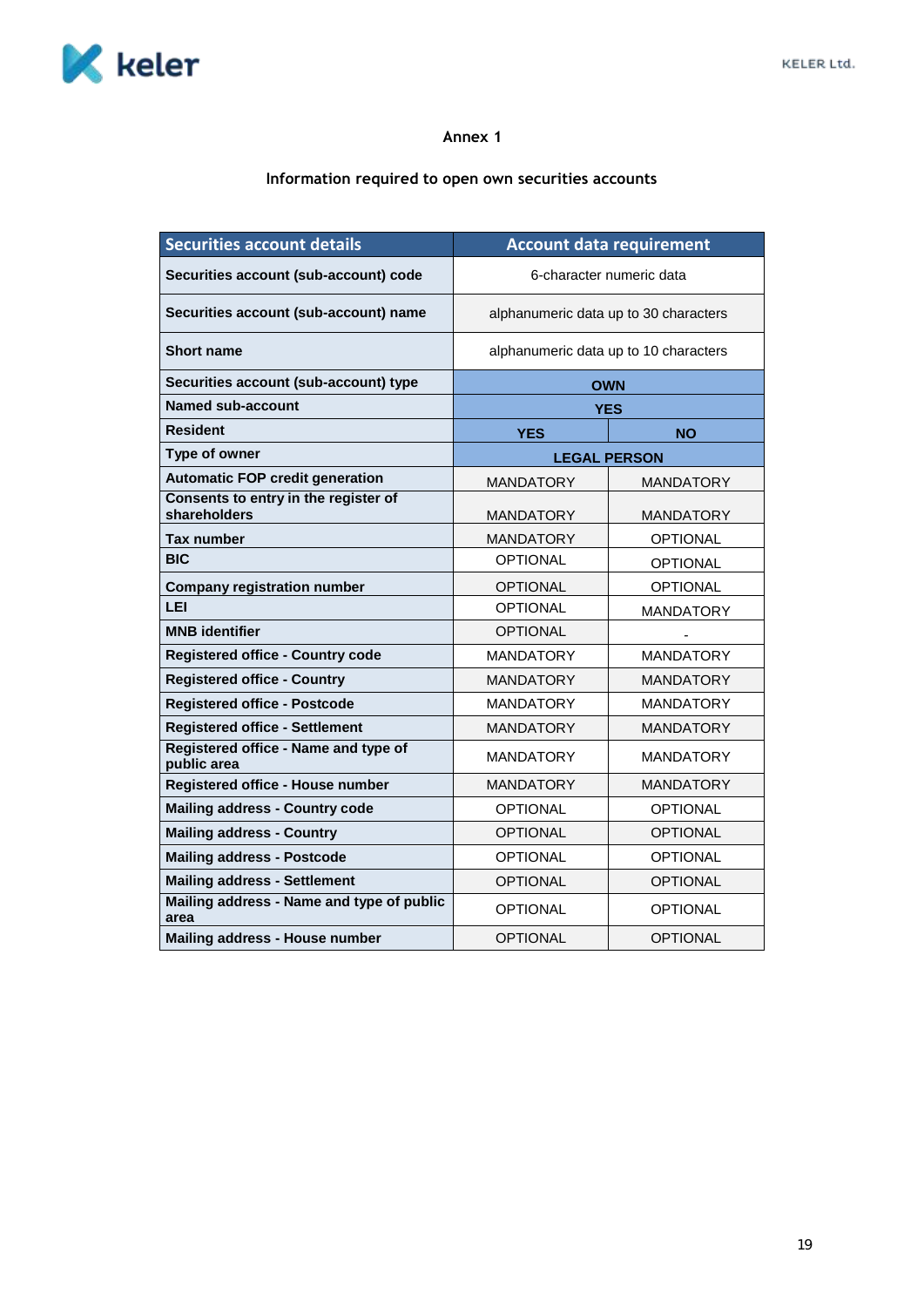

# **Data required to open omnibus client-type securities accounts**

| <b>Securities account details</b>                    | For securities account opened by the<br>account holder |                  |  |
|------------------------------------------------------|--------------------------------------------------------|------------------|--|
| Securities account (sub-account) code                | 6-character numeric data                               |                  |  |
| Securities account (sub-account) name                | alphanumeric data up to 30 characters                  |                  |  |
| <b>Short name</b>                                    | alphanumeric data up to 10 characters                  |                  |  |
| Securities account (sub-account) type                | <b>CLIENT</b>                                          |                  |  |
| <b>Segregation type</b>                              | <b>OMNIBUS</b>                                         |                  |  |
| <b>Automatic FOP credit generation</b>               | <b>MANDATORY</b>                                       | <b>MANDATORY</b> |  |
| Consents to entry in the register of<br>shareholders | <b>NO</b>                                              |                  |  |
| Type of owner                                        | OPTIONAL                                               | <b>OPTIONAL</b>  |  |
| <b>Resident</b>                                      | <b>OPTIONAL</b>                                        | <b>OPTIONAL</b>  |  |
| <b>Named account (Yes/No)</b>                        |                                                        | <b>MANDATORY</b> |  |
| <b>Identification number</b>                         | <b>OPTIONAL</b>                                        | <b>OPTIONAL</b>  |  |
| <b>Tax number</b>                                    | <b>OPTIONAL</b>                                        | <b>OPTIONAL</b>  |  |
| Personal identity card/Passport number               | <b>OPTIONAL</b>                                        | <b>OPTIONAL</b>  |  |
| <b>BIC</b>                                           | <b>OPTIONAL</b>                                        | <b>OPTIONAL</b>  |  |
| <b>Company registration number</b>                   | <b>OPTIONAL</b>                                        | <b>OPTIONAL</b>  |  |
| LEI                                                  | <b>OPTIONAL</b>                                        | <b>OPTIONAL</b>  |  |
| <b>MNB</b> identifier                                | <b>OPTIONAL</b>                                        | <b>OPTIONAL</b>  |  |
| <b>Other identifier</b>                              | <b>OPTIONAL</b>                                        | <b>OPTIONAL</b>  |  |
| <b>Registered office Country code</b>                | <b>OPTIONAL</b>                                        | <b>OPTIONAL</b>  |  |
| <b>Registered office Country</b>                     | <b>OPTIONAL</b>                                        | <b>OPTIONAL</b>  |  |
| <b>Registered office Postcode</b>                    | <b>OPTIONAL</b>                                        | <b>OPTIONAL</b>  |  |
| <b>Registered office Settlement</b>                  | <b>OPTIONAL</b>                                        | <b>OPTIONAL</b>  |  |
| Registered office Name and type of<br>public area    | <b>OPTIONAL</b>                                        | <b>OPTIONAL</b>  |  |
| <b>Registered office House number</b>                | <b>OPTIONAL</b>                                        | <b>OPTIONAL</b>  |  |
| <b>Mailing address Country code</b>                  | <b>OPTIONAL</b>                                        | <b>OPTIONAL</b>  |  |
| <b>Mailing address Country</b>                       | <b>OPTIONAL</b>                                        | <b>OPTIONAL</b>  |  |
| <b>Mailing address Postcode</b>                      | <b>OPTIONAL</b>                                        | <b>OPTIONAL</b>  |  |
| <b>Mailing address Settlement</b>                    | <b>OPTIONAL</b>                                        | <b>OPTIONAL</b>  |  |
| Mailing address Name and type of public<br>area      | <b>OPTIONAL</b>                                        | <b>OPTIONAL</b>  |  |
| <b>Mailing address House number</b>                  | <b>OPTIONAL</b>                                        | <b>OPTIONAL</b>  |  |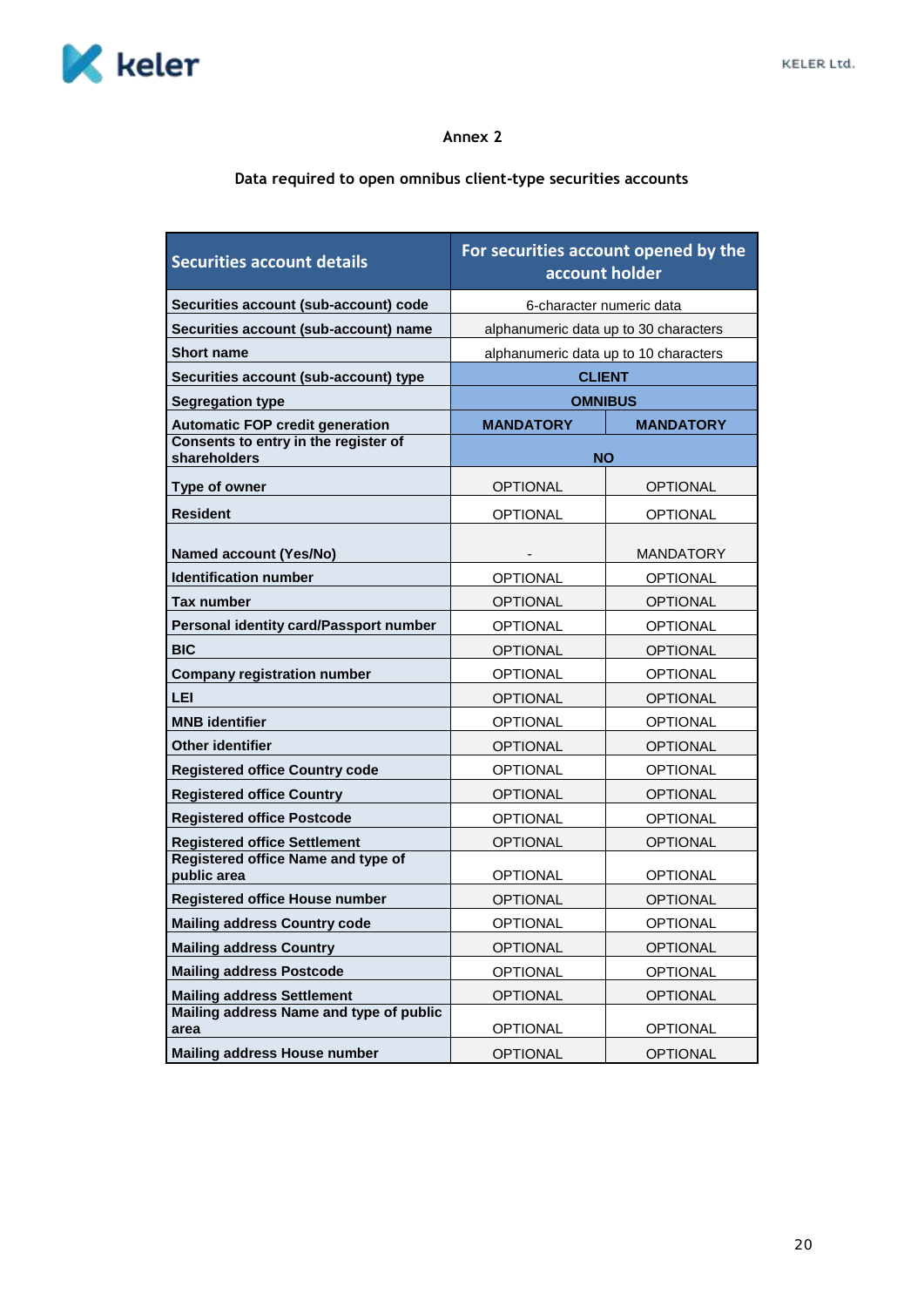

# **Information required to open a named securities account**

| <b>Securities account details</b>                    |                                |                          | For securities account opened by the Account<br><b>Holder</b> |                           |
|------------------------------------------------------|--------------------------------|--------------------------|---------------------------------------------------------------|---------------------------|
| Securities account (sub-account) code                |                                |                          | 6-character numeric data                                      |                           |
| Securities account (sub-account) name                |                                |                          | alphanumeric data up to 30 characters                         |                           |
| <b>Short name</b>                                    |                                |                          | alphanumeric data up to 10 characters                         |                           |
| Securities account (sub-account) type                |                                |                          | <b>PRINCIPAL</b>                                              |                           |
| <b>Segregation type</b>                              | <b>INDIVIDUALLY SEGREGATED</b> |                          |                                                               |                           |
| <b>Named account</b>                                 |                                |                          | YES                                                           |                           |
| Type of owner                                        | <b>LEGAL PERSON</b>            |                          |                                                               | <b>PRIVATE INDIVIDUAL</b> |
| <b>Resident</b>                                      | <b>YES</b>                     | <b>NO</b>                | <b>YES</b>                                                    | <b>NO</b>                 |
| <b>Automatic FOP credit generation</b>               | <b>MANDATORY</b>               | <b>MANDATORY</b>         | <b>MANDATORY</b>                                              | <b>MANDATORY</b>          |
| Consents to entry in the register of<br>shareholders | MANDATORY                      | <b>MANDATORY</b>         | <b>MANDATORY</b>                                              | MANDATORY                 |
| <b>Identification number</b>                         |                                |                          | <b>MANDATORY</b>                                              | <b>OPTIONAL</b>           |
| <b>Tax number</b>                                    | <b>MANDATORY</b>               | <b>OPTIONAL</b>          |                                                               |                           |
| Personal identity card/Passport number               | $\overline{\phantom{a}}$       | $\overline{\phantom{a}}$ | <b>OPTIONAL</b>                                               | <b>MANDATORY</b>          |
| <b>BIC</b>                                           | OPTIONAL                       | <b>OPTIONAL</b>          |                                                               |                           |
| <b>Company registration number</b>                   | <b>OPTIONAL</b>                | <b>OPTIONAL</b>          |                                                               |                           |
| <b>LEI</b>                                           | <b>OPTIONAL</b>                | <b>MANDATORY</b>         | $\blacksquare$                                                | $\blacksquare$            |
| <b>MNB</b> identifier                                | OPTIONAL                       | $\overline{\phantom{a}}$ | $\overline{\phantom{a}}$                                      |                           |
| <b>Other identifier</b>                              | <b>OPTIONAL</b>                | <b>OPTIONAL</b>          | <b>OPTIONAL</b>                                               | <b>OPTIONAL</b>           |
| <b>Registered office Country code</b>                | MANDATORY                      | <b>MANDATORY</b>         | <b>MANDATORY</b>                                              | <b>MANDATORY</b>          |
| <b>Registered office Postcode</b>                    | <b>MANDATORY</b>               | <b>MANDATORY</b>         | <b>MANDATORY</b>                                              | <b>MANDATORY</b>          |
| <b>Registered office Settlement</b>                  | <b>MANDATORY</b>               | <b>MANDATORY</b>         | <b>MANDATORY</b>                                              | <b>MANDATORY</b>          |
| Registered office Name and type of<br>public area    | <b>MANDATORY</b>               | <b>MANDATORY</b>         | <b>MANDATORY</b>                                              | <b>MANDATORY</b>          |
| <b>Registered office House number</b>                | <b>MANDATORY</b>               | <b>MANDATORY</b>         | <b>MANDATORY</b>                                              | <b>MANDATORY</b>          |
| <b>Mailing address Country code</b>                  | <b>OPTIONAL</b>                | <b>OPTIONAL</b>          | <b>OPTIONAL</b>                                               | <b>OPTIONAL</b>           |
| <b>Mailing address Postcode</b>                      | <b>OPTIONAL</b>                | <b>OPTIONAL</b>          | <b>OPTIONAL</b>                                               | <b>OPTIONAL</b>           |
| <b>Mailing address Settlement</b>                    | <b>OPTIONAL</b>                | <b>OPTIONAL</b>          | <b>OPTIONAL</b>                                               | <b>OPTIONAL</b>           |
| Mailing address Name and type of public<br>area      | <b>OPTIONAL</b>                | <b>OPTIONAL</b>          | <b>OPTIONAL</b>                                               | <b>OPTIONAL</b>           |
| Mailing address House number                         | <b>OPTIONAL</b>                | <b>OPTIONAL</b>          | <b>OPTIONAL</b>                                               | <b>OPTIONAL</b>           |